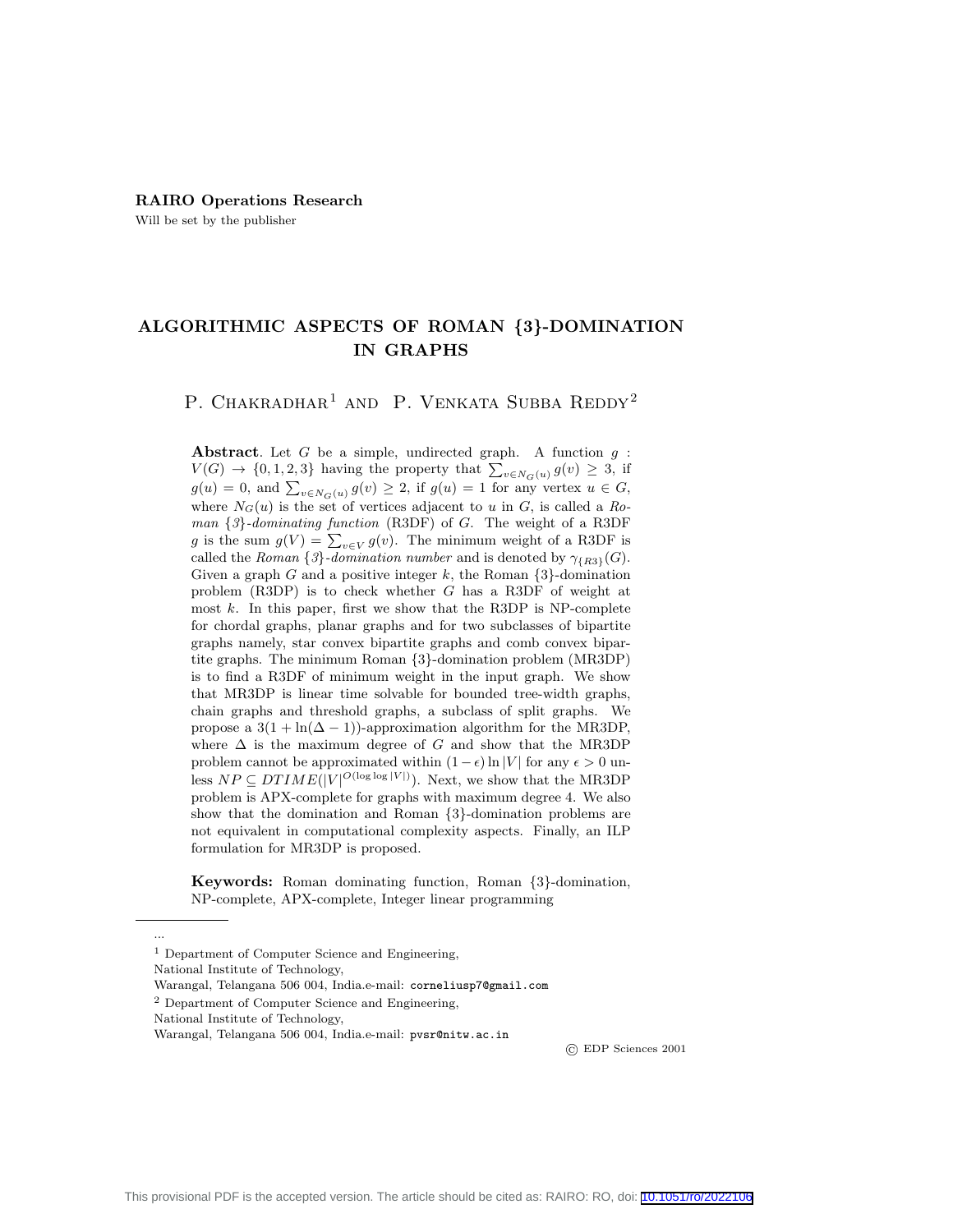### Mathematics Subject Classification. 05C69, 68Q25

#### 1. INTRODUCTION

Consider  $G = (V, E)$  be a simple, undirected and connected graph. For a vertex  $v \in V$ , the open neighborhood of v in G is  $N_G(v) = \{u \in V \mid (u, v) \in E\}$  and the closed neighborhood of v is defined as  $N_G[v] = N_G(v) \cup \{v\}$ . The degree  $deg(v)$  of a vertex v is  $|N_G(v)|$  and  $\Delta(G)$  (or simply  $\Delta$ ) denotes the maximum degree of G. An *induced subgraph* is a graph formed from a subset D of vertices of G and all of the edges in G connecting pairs of vertices in that subset, denoted by  $\langle D \rangle$ . A *clique* is a subset of vertices of  $G$  such that every two distinct vertices in the subset are adjacent. An independent set is a set of vertices in which no two vertices are adjacent. A split graph is a graph in which the vertices can be partitioned into a clique and an independent set. A vertex  $v$  of  $G$  is said to be a *pendant vertex* if  $deg(v) = 1$  and is called *isolated vertex* if  $deg(v) = 0$ . An edge of G is said to be a pendant edge if one of its vertices is a pendant vertex. A star is a tree on *n* vertices with one vertex having degree  $n - 1$ , called *central vertex*, and the other  $n-1$  vertices having degree 1. A *comb* is a tree obtained by joining a single pendant edge to each vertex of a path. In comb, the path is called backbone and the pendant vertices are called *teeth*. A bipartite graph  $G = (X, Y, E)$  is called *tree convex* if there exists a tree  $T = (X, F)$  such that, for each y in Y, the neighbors of y induce a subtree in T. When T is a star (comb), G is called *star* (comb) convex bipartite graph [8]. A vertex u is simplicial if its neighborhood  $N_G(u)$ induces a complete subgraph of G. An ordering of vertices  $\sigma = (u_1, u_2, \dots, u_n)$  is called *Perfect Elimination Ordering* (PEO), if each  $u_i$  is simplicial in the subgraph induced by the vertices  $\{u_1, \ldots, u_i\}$ . A graph G is *chordal graph* if and only if G admits a PEO. For undefined terminology and notations we refer to [26].

A vertex  $v$  in  $G$  dominates the vertices of its closed neighborhood. A set of vertices  $S \subseteq V$  is a *dominating set* (DS) in G if for every vertex  $u \in V \setminus S$ , there exists at least one vertex  $v \in S$  such that  $(u, v) \in E$ , i.e.,  $N_G[S] = V(G)$ . The domination number is the minimum cardinality of a dominating set in G and is denoted by  $\gamma(G)$  [25].

The concept of Roman domination was introduced in 2004 by Cockayne et al. in [1]. A function  $g: V \to \{0, 1, 2\}$  is a Roman Dominating Function (RDF) on G if every vertex  $u \in V$  for which  $g(u) = 0$  is adjacent to at least one vertex v for which  $g(v) = 2$ . The literature on Roman domination in graphs has been surveyed in [7, 9].

Roman {2}-domination was introduced in 2016 by Chellali et al. in [5]. A Roman  $\{2\}$ -dominating function (R2DF)  $g: V \to \{0, 1, 2\}$  has the property that for every vertex  $v \in V$  with  $g(v) = 0$ , either there exists a vertex  $u \in N_G(v)$ , with  $g(u) = 2$ , or at least two vertices  $x, y \in N_G(v)$  with  $g(x) = g(y) = 1$ . The concept of Roman {2}-domination has been studied in [10, 11].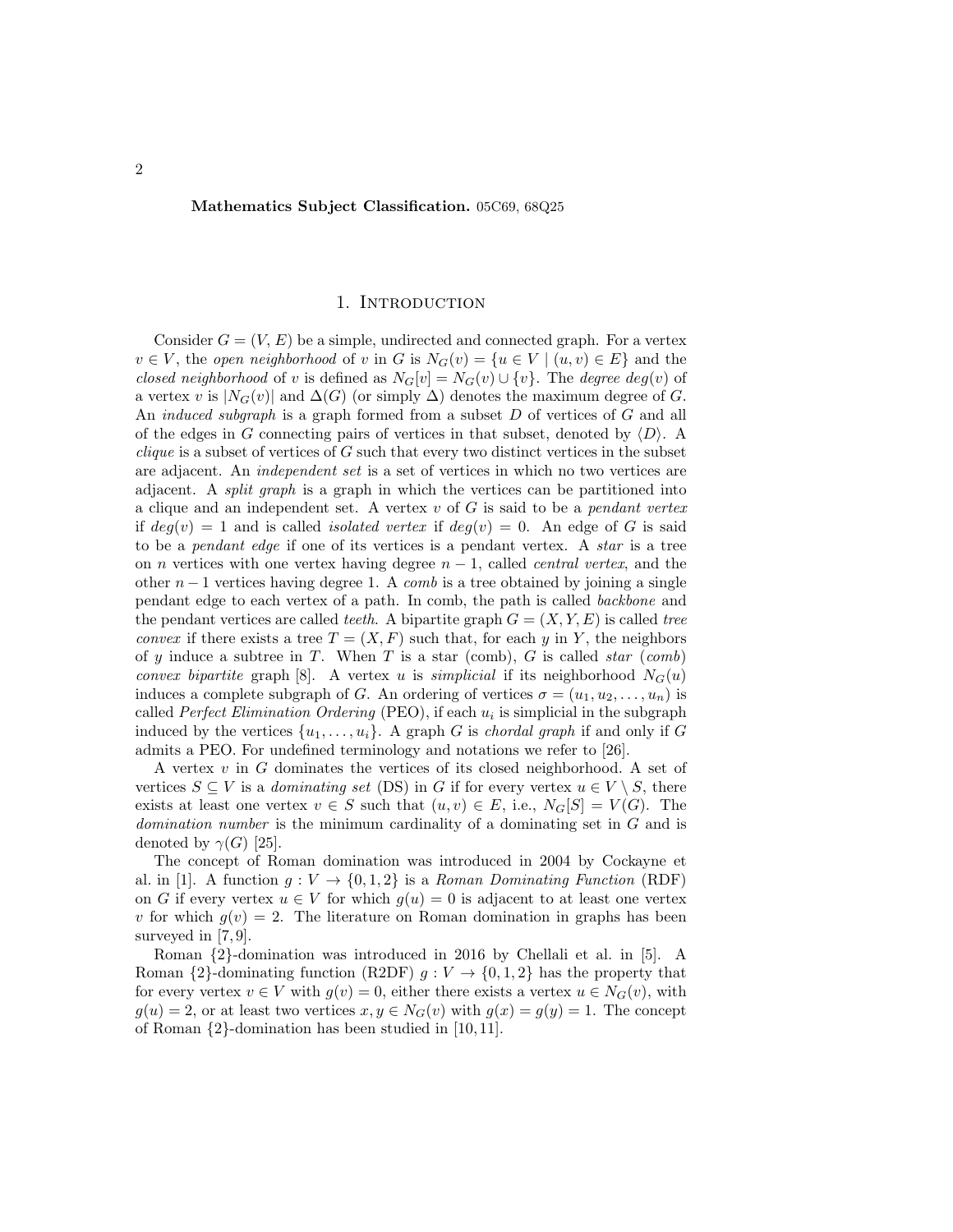Double Roman domination was initiated in 2016 by Robert et al. in [2]. A *Dou*ble Roman Dominating Function (DRDF) on G is a function  $q: V \to \{0, 1, 2, 3\}$ such that for every vertex  $v \in V$  if  $g(v) = 0$ , then v has at least two neighbors x, y with  $g(x) = g(y) = 2$  or one neighbor w with  $g(w) = 3$ , and if  $g(v) = 1$ , then v must have at least one neighbor w with  $g(w) \geq 2$ . The concept of double Roman domination has been surveyed in [4, 13].

Recently, Mojdeh et al. in [14] initiated the study of Roman {3}-domination and listed out its applications. A function  $g: V \to \{0, 1, 2, 3\}$  having the property that  $\sum_{v \in N_G(u)} g(v) \geq 3$ , if  $g(u) = 0$ , and  $\sum_{v \in N_G(u)} g(v) \geq 2$ , if  $g(u) = 1$  for any vertex  $u \in G$  is called a Roman  $\{3\}$ -Dominating Function (R3DF) of G.

The weight of a RDF (R2DF, DRDF, R3DF) g is the sum  $g(V) = \sum_{v \in V} g(v)$ . The minimum weight of a RDF, R2DF, DRDF and R3DF, respectively, is called the Roman domination number, Roman {2}-domination number, double Roman domination number and Roman {3}-domination number, respectively, denoted by  $\gamma_R(G)$ ,  $\gamma_{\{R2\}}(G)$ ,  $\gamma_{dR}(G)$  and  $\gamma_{\{R3\}}(G)$ . The minimum Roman {3}-domination problem (MR3DP) is to find a R3DF of minimum weight in the input graph. The decision version of Roman {3}-domination problem is defined as follows.

### ROMAN {3}-DOMINATION PROBLEM (R3DP)

**INSTANCE**: Graph  $G = (V, E)$  and a positive integer k. **QUESTION** : Does G have a R3DF of weight at most  $k$ ?

Mojdeh et al. in [14] have shown the defense strategy of Roman {3} - Empire and proved that the R3DP is NP-complete for bipartite graphs. Motivated by their work [14], we investigate the complexity of R3DP in planar graphs, subclasses of bipartite graphs and chordal graphs. Ivanović [21] and ReVelle and Rosing [22] have proposed integer linear programming (ILP) formulations for the Roman domination problem. Motivated by this, we propose an ILP formulation for the MWCRDP.

# 2. Complexity Results

In this section, we show that R3DP is NP-complete for star convex bipartite graphs, comb convex bipartite graphs and chordal graphs by giving a polynomial time reduction from Exact-3-Cover  $(X3C)$  [28], which is a famous NP-complete problem and is defined as follows.

EXACT-3-COVER (X3C)

**INSTANCE**: A finite set X with  $|X| = 3q$  and a collection C of 3-element subsets of X.

**QUESTION**: Is there a subcollection  $C'$  of  $C$  such that every element of  $X$ appears in exactly one member of  $C$ ?

# Theorem 1. R3DP is NP-complete for star convex bipartite graphs.

*Proof.* Given a graph G and a function f, whether f is a R3DF of size at most  $k$  can be checked in polynomial time. Hence R3DP is a member of NP. Now we show that R3DP is NP-hard by transforming an instance  $\langle X, C \rangle$  of X3C, where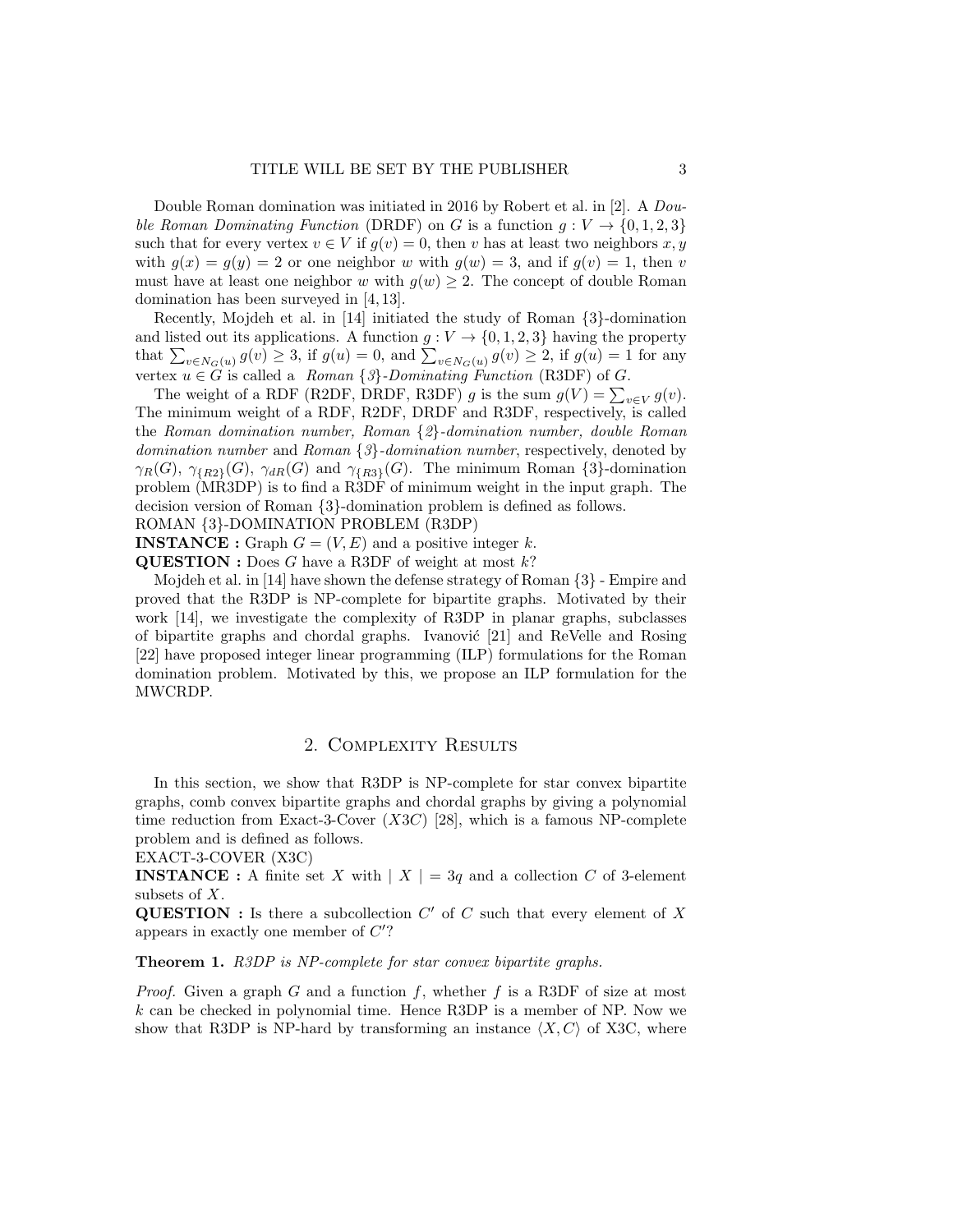



 $X = \{x_1, x_2, \ldots, x_{3q}\}\$ and  $C = \{c_1, c_2, \ldots, c_t\}$ , to an instance  $\langle G, k \rangle$  of R3DP as follows.

Create vertices  $x_i, y_i$  for each  $x_i \in X$ ,  $c_i$  for each  $c_i \in C$  and also create vertices a,  $a_1$ ,  $a_2$  and  $a_3$ . Add edges  $(x_i, y_i)$  for each  $x_i \in X$ ,  $(a_i, a)$  for each  $a_i$  and  $(c_i, a)$ for each  $c_i$ . Also add edges  $(c_j, x_i)$  if  $x_i \in c_j$ . The graph constructed is shown in the Figure 2. Let  $A = \{a\} \cup \{x_i : 1 \le i \le 3q\}$  and  $B = \{y_i : 1 \le i \le 3q\} \cup$  ${c_i : 1 \leq i \leq t} \cup {a_1, a_2, a_3}.$  Assume the set A induces a star with vertex a as central vertex, as shown in the Figure 1, and the neighbors of each element in B induce a subtree of star. Therefore  $G$  is a star convex bipartite graph and can be constructed from the given instance  $\langle X, C \rangle$  of X3C in polynomial time.

Next we show that,  $X3C$  has a solution if and only if G has a R3DF with weight at most  $7q + 3$ . Let  $k = 7q + 3$ . Suppose C' is a solution for X3C with  $|C'| = q$ . We define a function  $f: V \to \{0, 1, 2, 3\}$  as follows.

$$
f(v) = \begin{cases} 3, & \text{if } v = a \\ 2, & \text{if } v \in \{y_i : 1 \le i \le 3q\} \\ 1, & \text{if } v \in C' \\ 0, & \text{otherwise} \end{cases}
$$
(1)

It can be easily verified that f is a R3DF of G and  $f(V) = 7q + 3 = k$ .

Conversely, suppose that G has a R3DF g with weight k. Let  $M = \{a, a_1, a_2, a_3\}.$ Clearly,  $\sum_{u \in M} g(u) \geq 3$ . The following claim holds.

**Claim 1.** If  $g(V) = k$  then for each pair of vertices  $\{x_i, y_i\}, g(x_i) = 0$  and  $g(y_i) = 2.$ 

*Proof.* (Proof by contradiction) Assume  $g(V) = k$  and there exist some pairs  $\{x_i, y_i\}$  such that  $g(x_i) + g(y_i) > 2$ . Let  $m \geq 1$  be the number of pairs of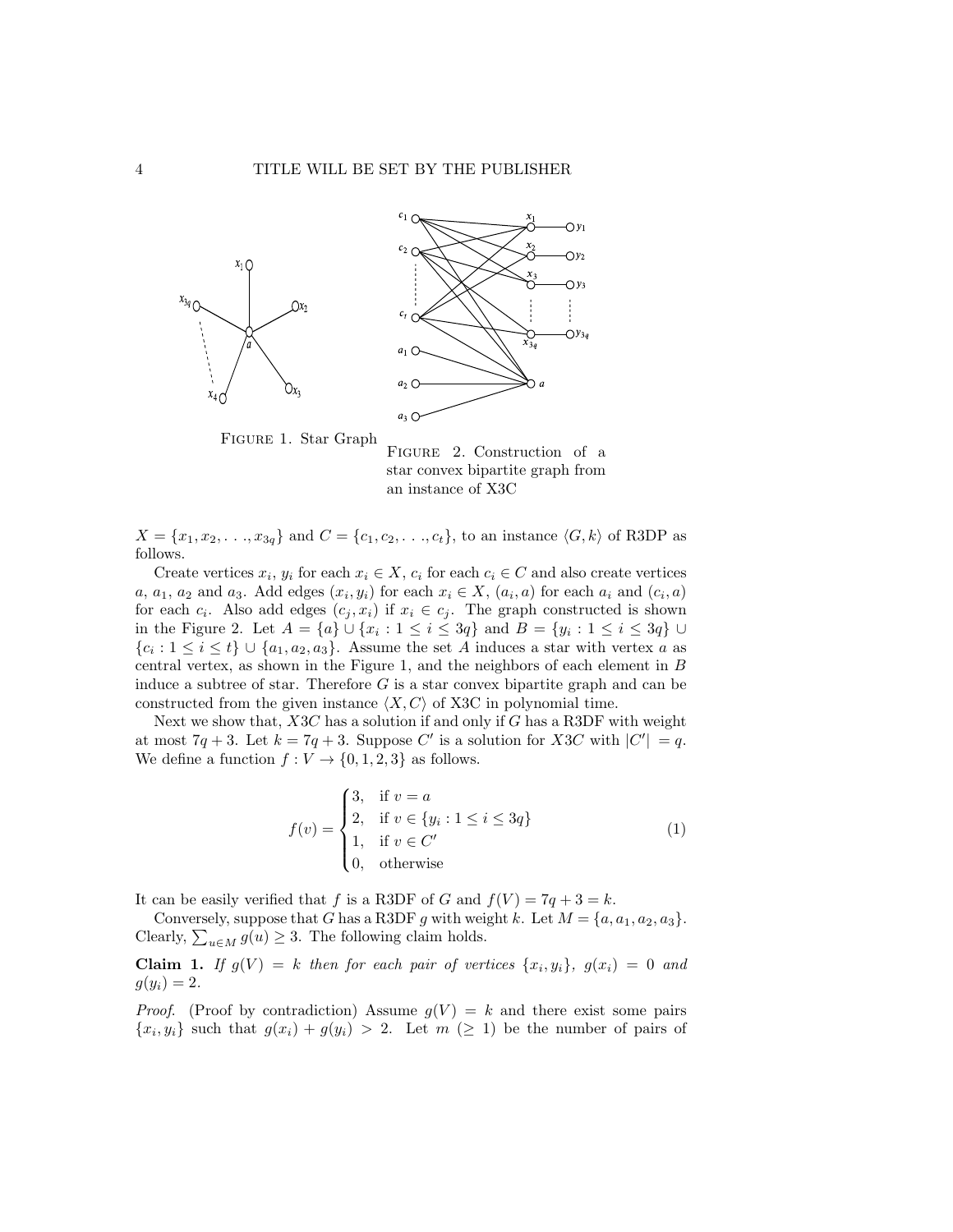

comb convex bipartite graph from an instance of X3C

 $\{x_i, y_i\}$  with  $g(x_i) + g(y_i) \geq 3$ . The number of pairs of  $\{x_i, y_i\}$  with  $g(x_i) = 0$ and  $g(y_i) = 2$  is  $3q - m$ . Since g is a R3DF of G, each  $x_i$  with  $g(x_i) = 0$ , where  $g(y_i) = 2$ , should have a neighbor  $c_j$  with  $g(c_j) = 1$ . Then minimum number of c<sub>j</sub>'s required with  $g(c_j) = 1$  is  $\left[\frac{3q-m}{3}\right]$ . Also,  $g(a) + g(a_1) + g(a_2) + g(a_3) \geq 3$ . Hence  $g(V) \geq 3 + 6q + m + \lceil \frac{3q - m}{3} \rceil$ , which is greater than k. Our assumption leads to a contradiction. Therefore for each pair  $\{x_i, y_i\}$ ,  $g(x_i) = 0$  and  $g(y_i) = 2$ . Hence the claim.

Since each  $c_i$  has exactly three neighbors in  $X$ , clearly, there exist at least q number of  $c_i$ 's with weight exactly 1 such that  $\left(\bigcup_{g(c_i)\geq 1} N_G(c_i)\right) \cap X = X$ . Consequently,  $C' = \{c_i : g(c_i) = 1\}$  is an exact cover for  $C$ .

#### Theorem 2. R3DP is NP-complete for comb convex bipartite graphs.

Proof. Clearly, R3DP for comb convex bipartite graphs is a member of NP. We transform an instance  $\langle X, C \rangle$  of X3C, where  $X = \{x_1, x_2, \ldots, x_{3g}\}\$  and  $C =$  $\{c_1, c_2, \ldots, c_t\}$ , to an instance  $\langle G, k \rangle$  of R3DP as follows.

Create vertices  $x_i, x'_i$  and  $y_i$  for each  $x_i \in X$ ,  $c_i$  for each  $c_i \in C$  and also create vertices a, a', a<sub>1</sub>, a<sub>2</sub>, a<sub>3</sub> and b. Add edges  $(x_i, y_i)$  for each  $x_i \in X$ ,  $(a_i, a)$  for each  $a_i, (x'_i, b)$  for each  $x'_i, (c_j, x_i)$  if  $x_i \in c_j$  and  $(b, a')$ . Next add edges  $(c_j, a)$ and  $(c_j, a')$  for each  $c_j$ . Also add edges by joining each  $c_j$  to every  $x'_i$ . The graph constructed is shown in the Figure 4. Let  $A = \{a, a'\} \cup \{x_i, x'_i : 1 \leq i \leq 3q\}$  and  $B = V \setminus A$ . Assume, the set A induces a comb with elements  $\{x'_i : 1 \leq i \leq 3q \}$  $\{a'\}$  as backbone and  $\{x_i : 1 \leq i \leq 3q\} \cup \{a\}$  as teeth, as shown in the Figure 3, and the neighbors of each element in  $B$  induce a subtree of the comb. Therefore  $G$ is a comb convex bipartite graph and can be constructed from the given instance  $\langle X, C \rangle$  of X3C in polynomial time. Next, we show that, X3C has a solution if and only if G has a R3DF with weight at most  $7q + 5$ .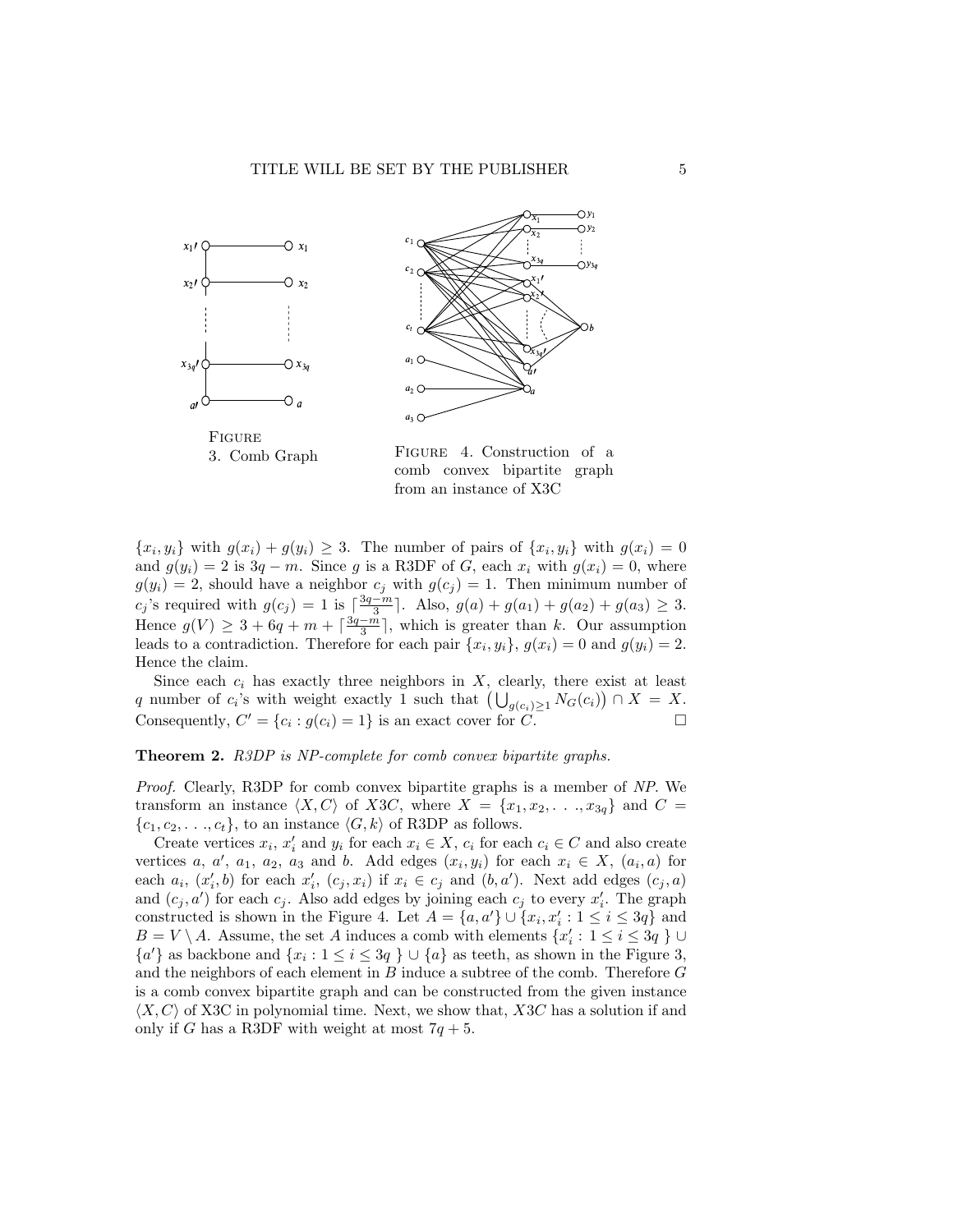Suppose C' is a solution for X3C with  $|C'| = q$ . We define a function  $f: V \to$  $\{0, 1, 2, 3\}$  as follows.

$$
f(v) = \begin{cases} 3, & \text{if } v = a \\ 2, & \text{if } v \in \{y_i : 1 \le i \le 3q\} \cup \{b\} \\ 1, & \text{if } v \in C' \\ 0, & \text{otherwise} \end{cases}
$$
(2)

It can be easily verified that f is a R3DF of G and  $f(V) = 7q + 5 = k$ .

Conversely, suppose that G has a R3DF g with weight k. By contradiction, it can be easily shown that  $g(b) \geq 2$  and  $g(x'_i) = 0$ , for  $1 \leq i \leq 3q$ . The rest of the proof is obtained with similar arguments as in the converse proof of the Theorem 1.  $\Box$ 

The following corollary is immediate from Theorems 1 and 2.

Corollary 1. R3DP is NP-complete for tree convex bipartite graphs.

Theorem 3. R3DP is NP-complete for chordal graphs.

Proof. Clearly, R3DP is a member of NP. Now we show that R3DP is NP-hard for chordal graphs by transforming an instance  $\langle X, C \rangle$  of X3C, where  $X = \{x_1, x_2, \ldots\}$  $x_3$ <sub>a</sub>} and  $C = \{c_1, c_2, \ldots, c_t\}$ , to an instance  $\langle G, k \rangle$  of R3DP as follows.

Create vertices  $x_i, y_i$  for each  $x_i \in X$ ,  $c_i, b_i, p_i, q_i$  and  $r_i$  for each  $c_i \in C$ . Add edges  $(x_i, y_i)$  for each  $x_i \in X$ ,  $(b_i, c_i)$ ,  $(b_i, p_i)$ ,  $(b_i, q_i)$ ,  $(b_i, r_i)$  for each  $b_i$  and  $(c_j, x_i)$ if  $x_i \in c_j$ . Also add edges  $(c_i, c_j)$ ,  $\forall c_i, c_j \in C$ , where  $i \neq j$ . The graph constructed is shown in the Figure 5. Since G admits a PEO  $(y_1, y_2, \ldots, y_{3q}, x_1, x_2, \ldots, x_{3q}, p_1,$  $p_2, \ldots, p_t, q_1, q_2, \ldots, q_t, r_1, r_2, \ldots, r_t, b_1, b_2, \ldots, b_t, c_1, c_2, \ldots, c_t)$ , it is a chordal graph and the construction of G can be accomplished in polynomial time.

Next we show that,  $X3C$  has a solution if and only if G has a R3DF with weight at most  $7q + 3t$ . Let  $k = 7q + 3t$ . Suppose C' is a solution for X3C with  $|C'| = q$ . We define a function  $f: V \to \{0, 1, 2, 3\}$  as follows.

$$
f(v) = \begin{cases} 3, & \text{if } v \in \{b_i : 1 \le i \le t\} \\ 2, & \text{if } v \in \{y_i : 1 \le i \le 3q\} \\ 1, & \text{if } v \in C' \\ 0, & \text{otherwise} \end{cases}
$$
(3)

It can be easily verified that f is a R3DF of G and  $f(V) = 7q + 3t = k$ .

Conversely, suppose that G has a R3DF g with weight k. Clearly,  $\forall i, 1 \leq i \leq$  $t, g(p_i) + g(q_i) + g(r_i) + g(b_i) \geq 3$ . Hence  $g(V) \geq 3t$ . The following claim holds. **Claim 2.** If  $g(V) = k$  then for each pair of vertices  $\{x_i, y_i\}, g(x_i) = 0$  and  $g(y_i) = 2.$ 

Proof. The proof is obtained with similar arguments as in the proof of Claim 1.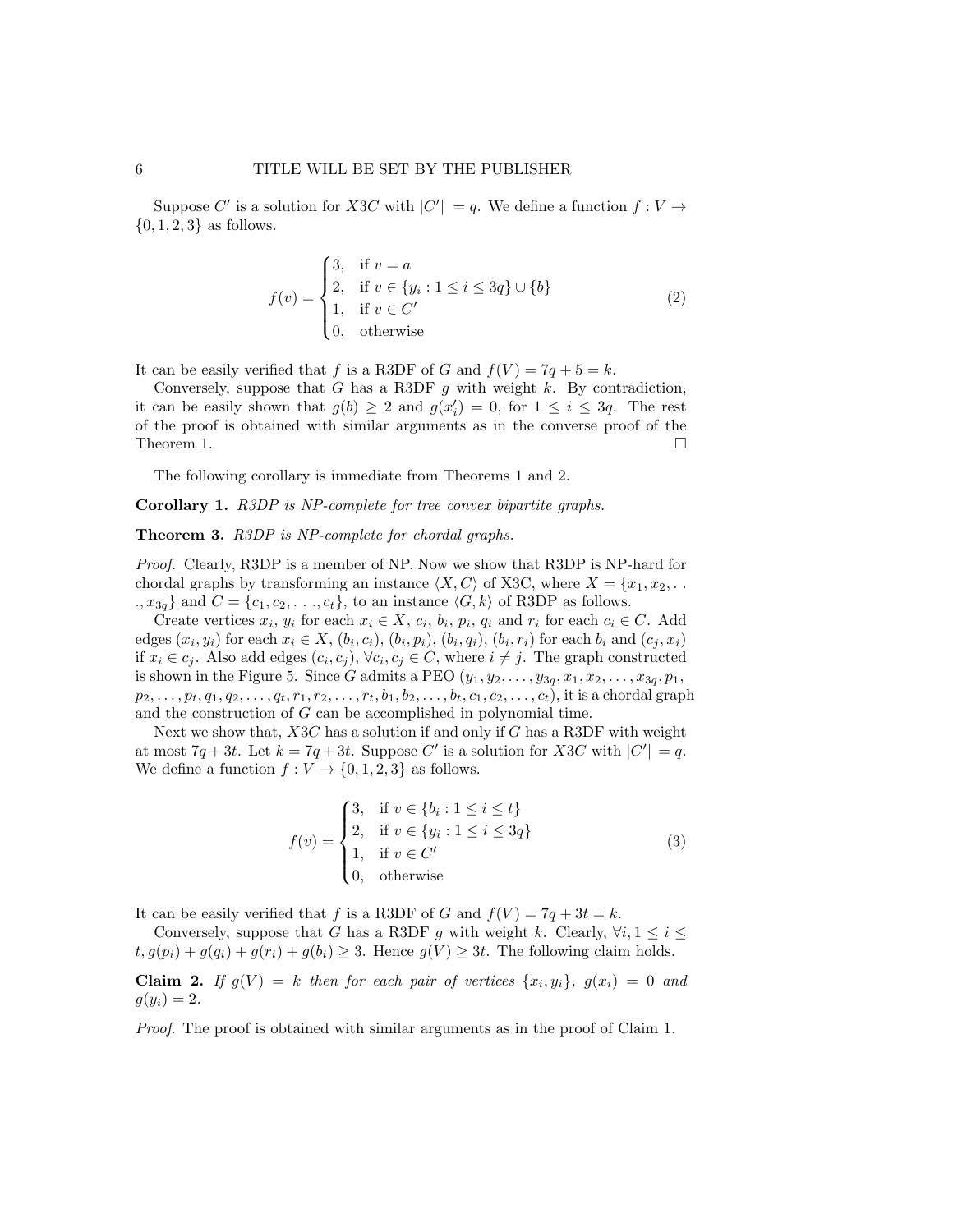

FIGURE 5. An illustration to the construction of chordal graph from an instance of X3C

Since each  $c_i$  has exactly three neighbors in  $X$ , clearly, there exist at least q number of  $c_i$ 's with weight at least 1 such that  $\left(\bigcup_{g(c_i)\geq 1} N_G(c_i)\right) \cap X = X$ . Consequently,  $C' = \{c_i : g(c_i) = 1\}$  is an exact cover for  $C$ .

Next, we show that R3DP is NP-complete for planar graphs by giving a polynomial time reduction from Planar Exact Cover by 3-Sets (Planar  $X3C$ ) [15], which is a NP-complete problem and is defined as follows.

# Planar Exact Cover by 3 Sets (Planar X3C)

**INSTANCE**: A finite set  $X = \{x_1, x_2, \ldots, x_{3q}\}\$ and a collection  $C = \{c_1, c_2, \ldots, c_q\}$  $\{c_i, c_t\}$  of 3-element subsets of X such that (i) every element of X occurs in at most three subsets and (ii) the induced graph is planar. (This induced graph  $H(V, E)$ is defined as the graph such that  $V = X \cup C$  and  $E = \{(x_i, c_j) \text{ if } x_i \in c_j\}$ .

**QUESTION**: Is there a subcollection  $C'$  of C such that every element of X appears in exactly one member of  $C'$ ?

### Theorem 4. R3DP is NP-complete for planar graphs.

*Proof.* Clearly, R3DP is a member of NP. We transform an instance  $\langle X, C \rangle$  of Planar X3C, where  $X = \{x_1, x_2, \ldots, x_{3q}\}\$ and  $C = \{c_1, c_2, \ldots, c_t\}$ , to an instance  $\langle G, k \rangle$  of R3DP same as in Theorem 3.

Clearly, G is a planar graph and can be constructed from the given instance  $\langle X, C \rangle$  of Planar X3C in polynomial time. Next we show that, Planar X3C has a solution if and only if G has a R3DF with weight at most  $7q + 3t$ .

Suppose C' is a solution for Planar X3C with  $|C'| = q$ . We construct a R3DF f, on G, same as in Equation 3. Clearly,  $f(V) = 7q + 3t = k$ .

The proof of the converse is similar to the proof given in Theorem 3.  $\Box$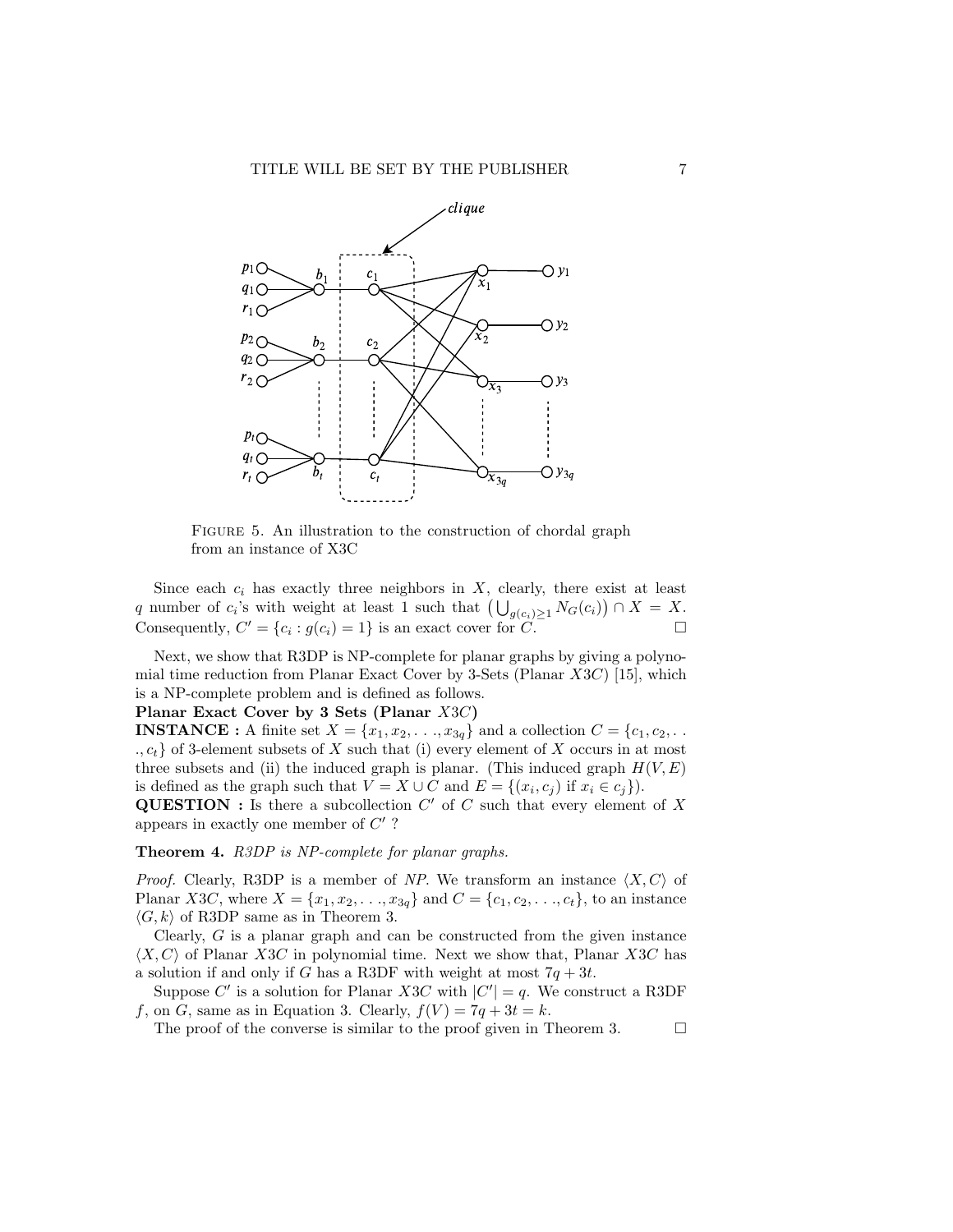# 3. Threshold Graphs

In this section, we determine the Roman {3}-domination number of threshold graphs. A threshold graph is a graph that can be constructed from one vertex graph by repeated applications of the following two operations :  $i$ ). Addition of a single isolated vetrex to the graph.  $ii$ ). Addition of a single dominating vertex to the graph. For the graph to be connected the last vertex added must be a dominating vertex. Since every threshold graph is a split graph,  $V = C \cup I$ , where  $C$  is a clique constituting all dominating vertices and  $I$  is an independent set constituting all isolated vertices. Let  $C = \{c_1, c_2, \ldots, c_n\}$  and  $I = \{i_1, i_2, \ldots, i_m\}$ . If the clique vertices are added in the order  $c_1, c_2, \ldots, c_n$  and the independent vertices are added in the order  $i_1, i_2, \ldots, i_m$  then by the definition it follows that  $N_G[c_1] \subseteq N_G[c_2] \subseteq N_G[c_3] \subseteq \ldots \subseteq N_G[c_n]$  and  $N_G(i_1) \supseteq N_G(i_2) \supseteq N_G(i_3) \supseteq \ldots$ .  $\supseteq N_G(i_m)$  [27]. If  $|V| = 1$  then, clearly,  $\gamma_{\{R3\}}(G) = 2$ . Otherwise, the following theorem holds.

**Theorem 5.** Let  $G$  be a threshold graph. Then,

$$
\gamma_{\{R3\}}(G) = \begin{cases} 2k, & \text{if } |E(G)| = 0\\ 2k + 1, & \text{otherwise,} \end{cases} \tag{4}
$$

where  $k$  is the number of connected components in  $G$ .

*Proof.* If a threshold graph  $G$  has  $k$  connected components but no edges, it implies  $G$  has  $k$  isolated vertices and the result follows. Otherwise, let  $G$  be a threshold graph with n clique vertices such that  $N_G[c_1] \subseteq N_G[c_2] \subseteq N_G[c_3] \subseteq \ldots \subseteq N_G[c_n]$ . Now, define a function  $g: V \to \{0, 1, 2, 3\}$  on G as follows.

$$
g(v) = \begin{cases} 2, & \text{if } deg(v) = 0 \\ 3, & \text{if } v = c_n \\ 0, & \text{otherwise} \end{cases}
$$
 (5)

Clearly, g is a R3DF and  $\gamma_{\{R3\}}(G) \leq 2k+1$ .

Let  $G_1, G_2, \ldots, G_k$  be the k components of G. Let  $G_1$  be the component with at least one edge. From the definition of threshold graphs, it follows that each  $G_i$ for  $2 \leq i \leq k$  is a single vertex graph. Clearly,  $\gamma_{\{R3\}}(G_1) \geq 3$  and  $\gamma_{\{R3\}}(G_i) = 2$ for  $2 \le i \le k$ . Hence  $\gamma_{\{R3\}}(G) \ge 3 + 2(k-1) = 2k+1$ .

Now, the following result is immediate from Theorem 5.

Theorem 6. MR3DP can be solvable in linear time for threshold graphs.

Proof. Since the ordering of the vertices of the clique in a threshold graph can be determined in linear time [27], the result follows.  $\Box$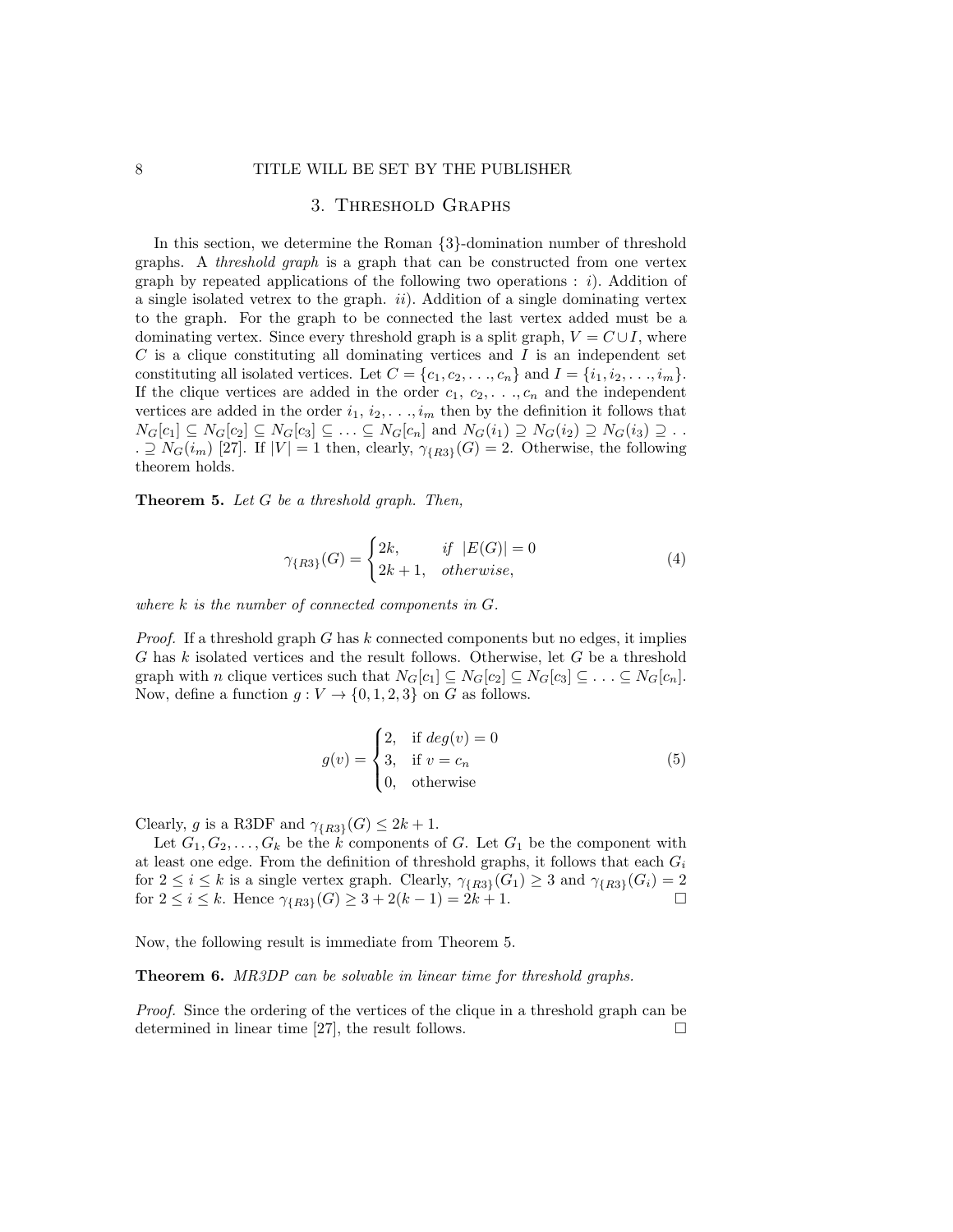# 4. Chain Graphs

In this section, we determine the Roman {3}-domination number of chain graphs. A bipartite graph  $G = (X, Y, E)$  is called a *chain graph* if the neighborhoods of the vertices of  $X$  form a *chain*, that is, the vertices of  $X$  can be linearly ordered, say  $x_1, x_2, ..., x_p$ , such that  $N_G(x_1) \subseteq N_G(x_2) \subseteq ... \subseteq N_G(x_p)$ . If  $G = (X, Y, E)$  is a chain graph, then the neighborhoods of the vertices of Y also form a chain. An ordering  $\alpha = (x_1, x_2, \ldots, x_p, y_1, y_2, \ldots, y_q)$  of  $X \cup Y$  is called a *chain ordering* if  $N_G(x_1) \subseteq N_G(x_2) \subseteq ... \subseteq N_G(x_p)$  and  $N_G(y_1) \supseteq N_G(y_2) \supseteq ... \supseteq$  $N_G(y_q)$ . Every chain graph admits a chain ordering [6]. The following proposition has been proved in [14].

**Proposition 1** ( [14]). For any complete bipartite graph we have 1.  $\gamma_{\{R3\}}(K_{1,n}) = \gamma_{dR}(K_{1,n}) = 3,$ 2.  $\gamma_{\{R3\}}(K_{2,n}) = \gamma_{dR}(K_{2,n}) = 4,$ 3.  $\gamma_{\{R3\}}(K_{3,n}) = 5$  and  $\gamma_{dR}(K_{3,n}) = 6$ , for  $n \geq 3$ , 4.  $\gamma_{\{R3\}}(K_{m,n}) = \gamma_{dR}(K_{m,n}) = 6$ , for  $m, n \geq 4$ .

If G is a complete bipartite graph then  $\gamma_{R33}(G)$  is obtained directly from Proposition 1. Otherwise, the following theorem holds.

**Theorem 7.** Let  $G \neq K_{r,s}$  be a connected chain graph. Then,

$$
\gamma_{\{R3\}}(G) = \begin{cases} 5, & if \ |X| = 2 \ or \ |Y| = 2 \\ 6, & otherwise \end{cases}
$$
 (6)

*Proof.* If  $G \cong K_1$  then  $\gamma_{R3}(G) = 2$ . Otherwise, let  $G(X, Y, E)$  be a connected chain graph with  $|X| = p$  and  $|Y| = q$  where  $p, q \ge 2$ . Now, define a function  $f: V \rightarrow \{0, 1, 2, 3\}$  as follows.

Case (1): 
$$
|X| \ge 2
$$
 and  $|Y| = 2$  then  $f(v) = \begin{cases} 3, & \text{if } v = y_1 \\ 2, & \text{if } v = y_2 \\ 0, & \text{otherwise} \end{cases}$   
\nCase (2):  $|X| = 2$  and  $|Y| > 2$  then  $f(v) = \begin{cases} 3, & \text{if } v = x_2 \\ 2, & \text{if } v = x_1 \\ 0, & \text{otherwise} \end{cases}$ 

Clearly, f is a R3DF and  $\gamma_{R3}(G) \leq 5$ . From the definition of R3DF, it follows that  $\gamma_{\{R3\}}(G) \geq 5$ . Therefore  $\gamma_{\{R3\}}(G) = 5$ .

Case (3): 
$$
|X| > 2
$$
 and  $|Y| > 2$  then  $f(v) = \begin{cases} 3, & \text{if } v \in \{x_p, y_1\} \\ 0, & \text{otherwise} \end{cases}$ 

Clearly, f is a R3DF and  $\gamma_{R3}(G) \leq 6$ . By contradiction, it can be easily verified that  $\gamma_{\{R3\}}(G) \geq 6$ . Therefore  $\gamma_{\{R3\}}(G) = 6$ .

If the chain graph G is disconnected with k connected components  $G_1, G_2, \ldots, G_k$ then it is easy to verify that  $\gamma_{\{R3\}}(G) = \sum_{i=1}^{k} \gamma_{\{R3\}}(G_i)$ . Now, the following result is immediate from Theorem 7.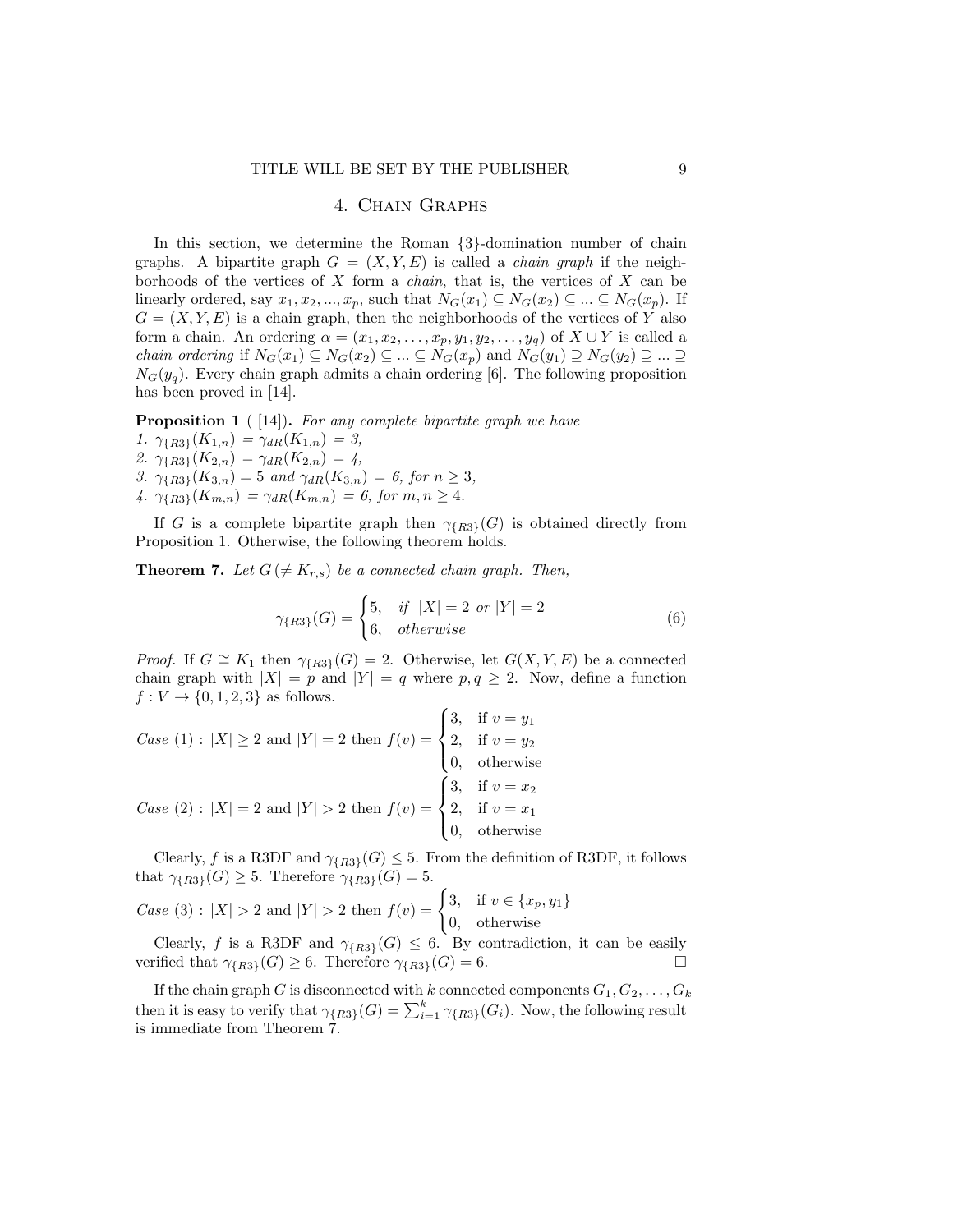Theorem 8. MR3DF problem can be solvable in linear time for chain graphs.

Proof. Since the chain ordering can be computed in linear time [12], the result follows.  $\Box$ 

### 5. Bounded Tree-width Graphs

Let G be a graph, T be a tree and v be a family of vertex sets  $V_t \subseteq V(G)$ indexed by the vertices t of T. The pair  $(T, v)$  is called a tree-decomposition of G if it satisfies the following three conditions: (i)  $V(G) = \bigcup_{t \in V(T)} V_t$ , (ii) for every edge  $e \in E(G)$  there exists a  $t \in V(T)$  such that both ends of e lie in  $V_t$  and (iii)  $V_{t_1} \cap V_{t_3} \subseteq V_{t_2}$  whenever  $t_1, t_2, t_3 \in V(T)$  and  $t_2$  is on the path in T from  $t_1$  to t<sub>3</sub>. The width of  $(T, v)$  is the number  $max\{|V_t| - 1 : t \in T\}$ , and the tree-width  $tw(G)$  of G is the minimum width of any tree-decomposition of G. By Courcelle's Theorem, it is already established that every graph problem that can be modelled as counting monadic second-order logic (CMSOL) is solvable in linear-time for bounded tree-width graphs, given a tree decomposition as input [3]. We show that R3DP can be expressed in CMSOL.

**Theorem 9** ([3]). [Courcelle's Theorem] Let P be a graph property expressible in CMSOL and  $k$  be a constant. Then, for any graph  $G$  of tree-width at most  $k$ , it can be checked in linear-time whether G has property P.

**Theorem 10.** Given a graph G and a positive integer  $k$ ,  $R3DP$  can be expressed in CMSOL.

*Proof.* Let  $g: V \to \{0, 1, 2, 3\}$  be a function on a graph  $G(V, E)$ , where  $V_i =$  ${v|f(v) = i}$  for  $i \in \{0, 1, 2, 3\}$ . The CMSOL formula for the R3DP is expressed as follows.

 $Rom.3_Dom(V) = (g(V) \leq k) \wedge \exists V_0, V_1, V_2, V_3, \forall p((p \in V_0 \wedge ((\exists q, r, s \in V_1 \wedge$  $adj(p, q) \wedge adj(p, r) \wedge adj(p, s)$   $\vee$   $(\exists t \in V_1 \wedge \exists u \in V_2 \wedge adj(p, t) \wedge adj(p, u))$   $\vee$  $(\exists q, r \in V_2 \land adj(p, q) \land adj(p, r)) \lor (\exists v \in V_3 \land adj(p, v)))) \lor (p \in V_1 \land (\exists w, x \in V_2 \land adj(p, q))$  $V_1 \wedge adj(p, w) \wedge adj(p, x) \vee (\exists y \in (V_2 \cup V_3) \wedge adj(p, y)) \vee (p \in V_2) \vee (p \in V_3)),$ 

where  $adj(p, q)$  is the binary adjacency relation which holds if and only if, p, q are two adjacent vertices of G.

ROM 3.Dom(V) ensures that for every vertex  $p \in V$ , either (i)  $p \in V_2$  or (ii)  $p \in V_3$ , or (iii) if  $p \in V_0$  then either there exist three vertices  $q, r, s \in V_1$  such that p is adjacent to q, r and s, or there exists two vertives  $t \in V_1$ ,  $u \in V_2$  such that p is adjacent to both t and u, or there exist two vertices  $q, r \in V_2$  such that p is adjacent to both q and r, or there exist a vertex  $v \in V_3$  such that p is adjacent to v (iv) if  $p \in V_1$  then either there exists two vertices  $w, x \in V_1$  such that p is adjacent to both w and x or there exists a vertex  $y \in V_2 \cup V_3$  such that p is adjacent to  $y.$ 

Now, the following result is immediate from Theorems 9 and 10.

Theorem 11. MR3DP can be solvable in linear time for bounded tree-width graphs.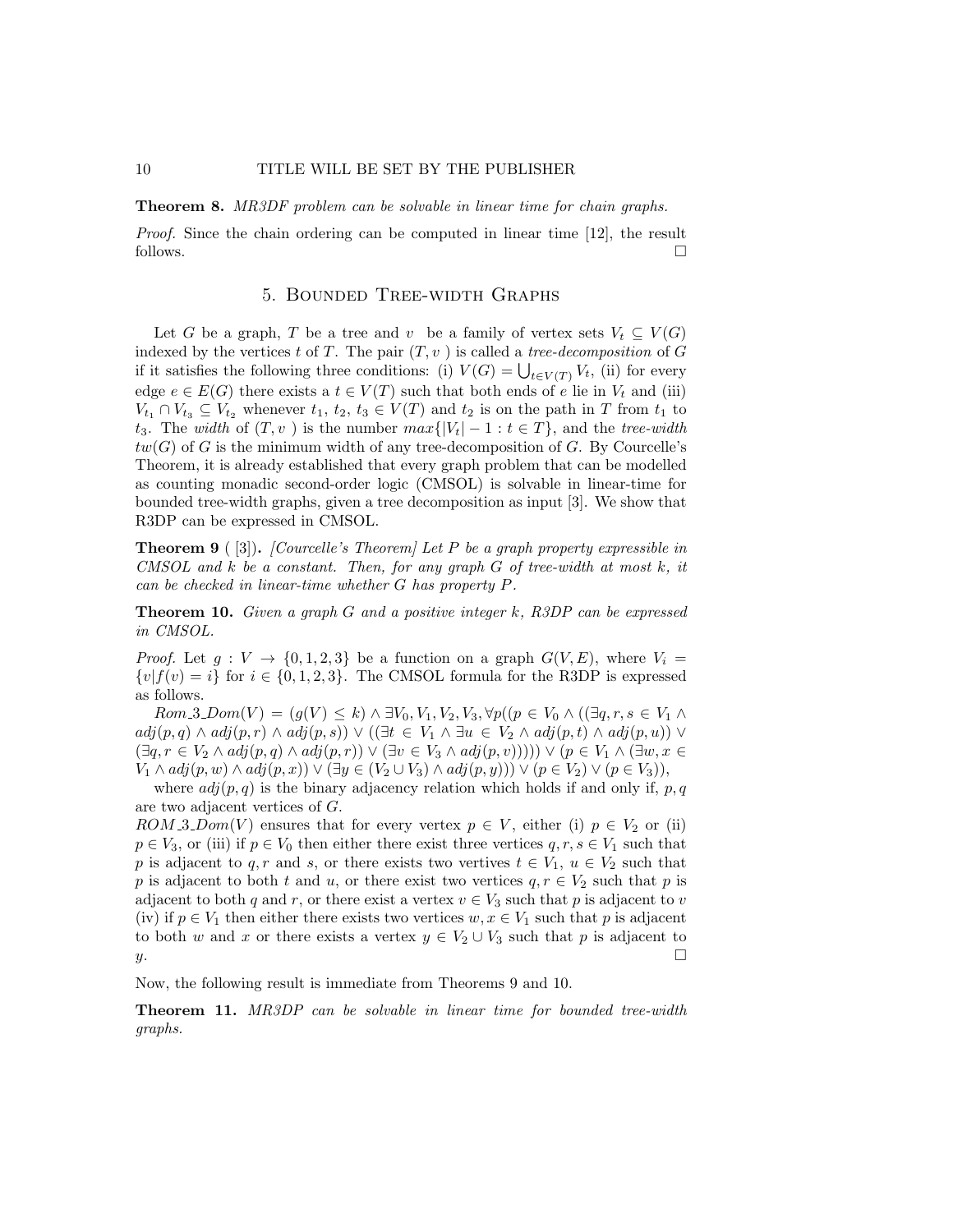

FIGURE 6. An illustration to the construction of  $G'$  from  $G$ 

### 6. Approximation Results

In this section, we obtain a lower and an upper bound on the approximation ratio of the MR3DP. We also show that the MR3DP is in APX-complete for graphs with maximum degree 4.

#### 6.1. Lower bound on approximation ratio

To obtain a lower bound, we provide an approximation preserving reduction from the MINIMUM DOMINATING SET problem, which has the following lower bound.

**Theorem 12.** ( [17]) For a graph  $G = (V, E)$ , the MINIMUM DOMINATING SET cannot be approximated within  $(1 - \epsilon) \ln |V|$  for any  $\epsilon > 0$  unless  $NP \subseteq$  $DTIME(|V|^{O(\log \log |V|)}).$ 

The following theorem provides a lower bound for approximation ratio of MR3DP.

**Theorem 13.** For a graph  $G = (V, E)$ , the MR3DP cannot be approximated within a factor of  $(1 - \epsilon) \ln |V|$  for any  $\epsilon > 0$  unless  $NP \subseteq DTIME(|V|^{O(\log \log |V|)})$ .

Proof. In order to prove the theorem, we propose the following approximation preserving reduction. Let  $G = (V, E)$ , where  $V = \{v_1, v_2, \ldots, v_n\}$  be an instance of the MINIMUM DOMINATING SET problem. From this, we construct an instance  $G' = (V', E')$  of MR3DP as follows.

Create a vertex set  $\{a_1, a_2, \ldots, a_n\}$ . Add the edges  $\{(v_i, a_i) : 1 \leq i \leq n\}$ . Example construction of  $G'$  from  $G$  is shown in Figure 6. First we need to prove the following claim.

**Claim 3.** If G' is the graph obtained from a graph  $G = (V, E)$   $(|V| = n)$  then  $\gamma_{\{R3\}}(G') = 2n + \gamma(G).$ 

*Proof.* Let  $G = (V, E)$ , where  $V = \{v_1, v_2, ..., v_n\}$  be a graph and  $G' = (V', E')$ is a graph constructed from G.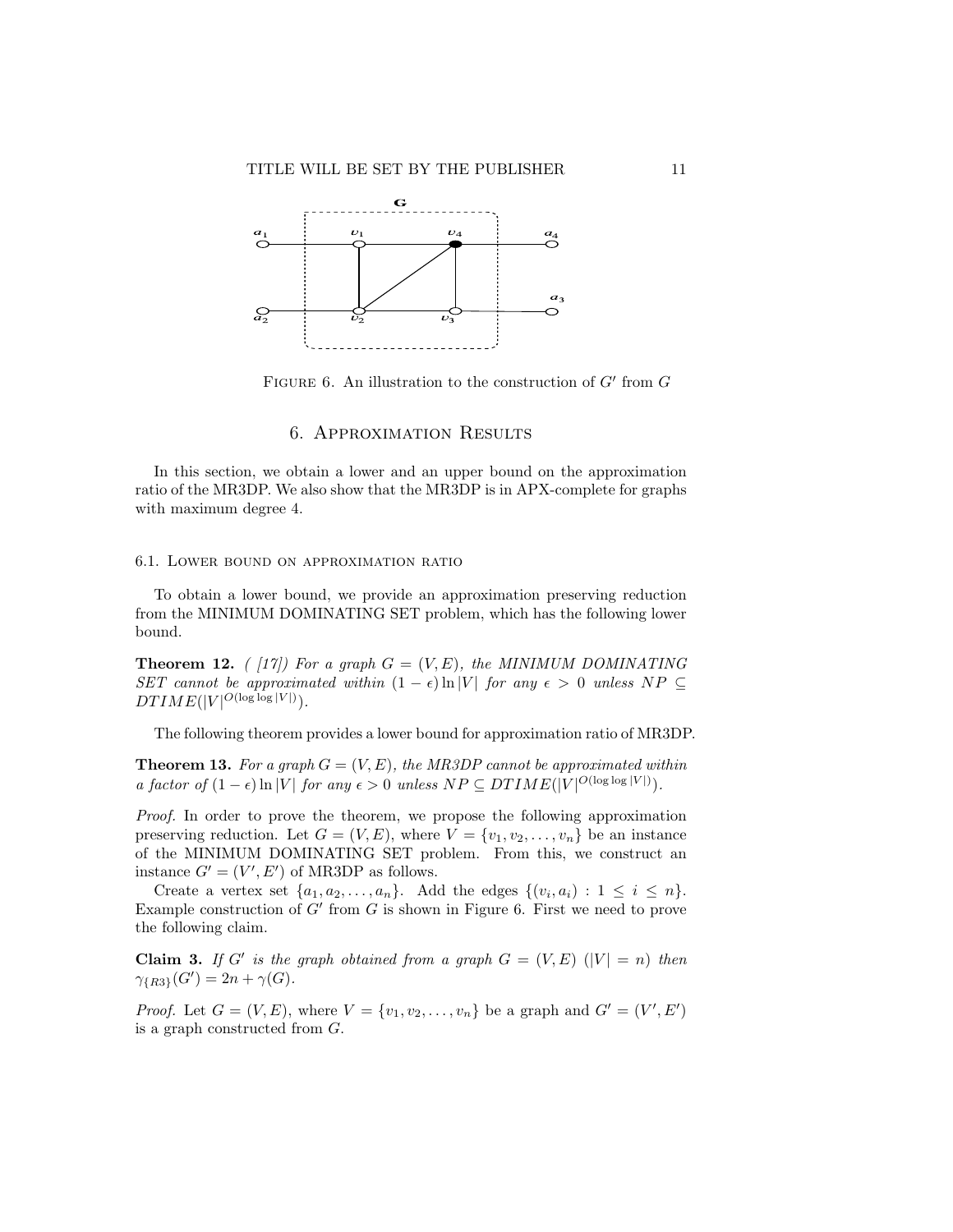Let  $D^*$  be a minimum dominating set of G i.e.,  $|D^*| = \gamma(G)$  and  $f: V \to$  $\{0, 1, 2, 3\}$  be a function on graph  $G'$ , defined as

$$
f(v) = \begin{cases} 3, & \text{if } v \in D^* \\ 2, & \text{if } v \in \{a_i : v_i \notin D^*\} \\ 0, & \text{otherwise} \end{cases}
$$
 (7)

Clearly, f is a R3DF and  $\gamma_{\{R3\}}(G') \leq 2n + |D^*|$ .

Next, we show that  $\gamma_{\{R3\}}(G') \geq 2n + |D^*|$ . Let g be a R3DF on graph G'. Clearly,  $g(v_i) + g(a_i) \geq 2$ , if  $g(v_i) = 0$  then  $g(a_i) \geq 2$ , if  $g(a_i) = 0$  then  $g(v_i) = 3$ and if  $|E(G')|=1$  then  $g(a_i)+g(v_i) \geq 3$ . Therefore  $\gamma_{\{R3\}}(G') \geq 2n+|D^*|$ . Hence  $\gamma_{R3}(G') = 2n + \gamma(G).$ 

Suppose that the MR3DP has an approximation algorithm  $P$  which runs in polynomial time with approximation ratio  $\alpha$ , where  $\alpha = (1 - \epsilon) \ln |V|$  for some fixed  $\epsilon > 0$ . Let k be a fixed positive integer. Next, we design an approximation algorithm, say DOM-SET-APPROX which runs in polynomial time to find a dominating set of a given graph G.

# Algorithm 1 DOM-SET-APPROX $(G)$

Require: A simple and undirected graph G. Ensure: A dominating set D of G. 1: if there exists a dominating set  $D'$  of size at most k then 2:  $D \leftarrow D'$ 3: else 4: Construct the graph G′ 5: Compute a R3DF  $g$  on  $G'$  by using algorithm  $P$ 6: Let  $D = \{v_i : g(v_i) + g(a_i) \ge 3\}$ . (from Claim 3) 7: end if 8: return D.

Clearly, DOM-SET-APPROX runs in polynomial time. It can be noted that if D is a minimum dominating set of size at most  $k$ , then it is optimal. Otherwise, let  $D^*$  be a minimum dominating set of G and f be a R3DF of G' with  $f(V') =$  $\gamma_{\{R3\}}(G')$ . Clearly  $f(V') \geq k$ . If D is a dominating set of G produced by the algorithm DOM-SET-APPROX, then  $|D| \le g(V') \le \alpha(f(V')) \le \alpha(2n + |D^*|) =$  $\alpha(1+\frac{2n}{|D^*|})|D^*|$ . Therefore, DOM-SET-APPROX approximates a dominating set within a ratio  $\alpha(1+\frac{2n}{|D^*|})$ . If  $\frac{1}{|D^*|}<\epsilon/2$ , then the approximation ratio becomes  $\alpha(1+\frac{2n}{|D^*|}) < (1-\epsilon)(1+n\epsilon)\ln n = (1-\epsilon')\ln n$ , where  $\epsilon' = n\epsilon^2 + \epsilon - n\epsilon$ . Hence DOM-SET-APPROX approximates minimum dominating set within  $(1 - \epsilon') \ln |V|$ . So by Theorem 12 and the fact that  $\ln(2|V|) \approx \ln |V'|$  for  $|V| \to \infty$ , unless  $NP \subseteq DTIME(|V|^{O(\log \log |V|)})$ , MR3DP cannot be approximated within a ratio of  $(1 - \epsilon) \ln |V|$  for any  $\epsilon > 0$ . □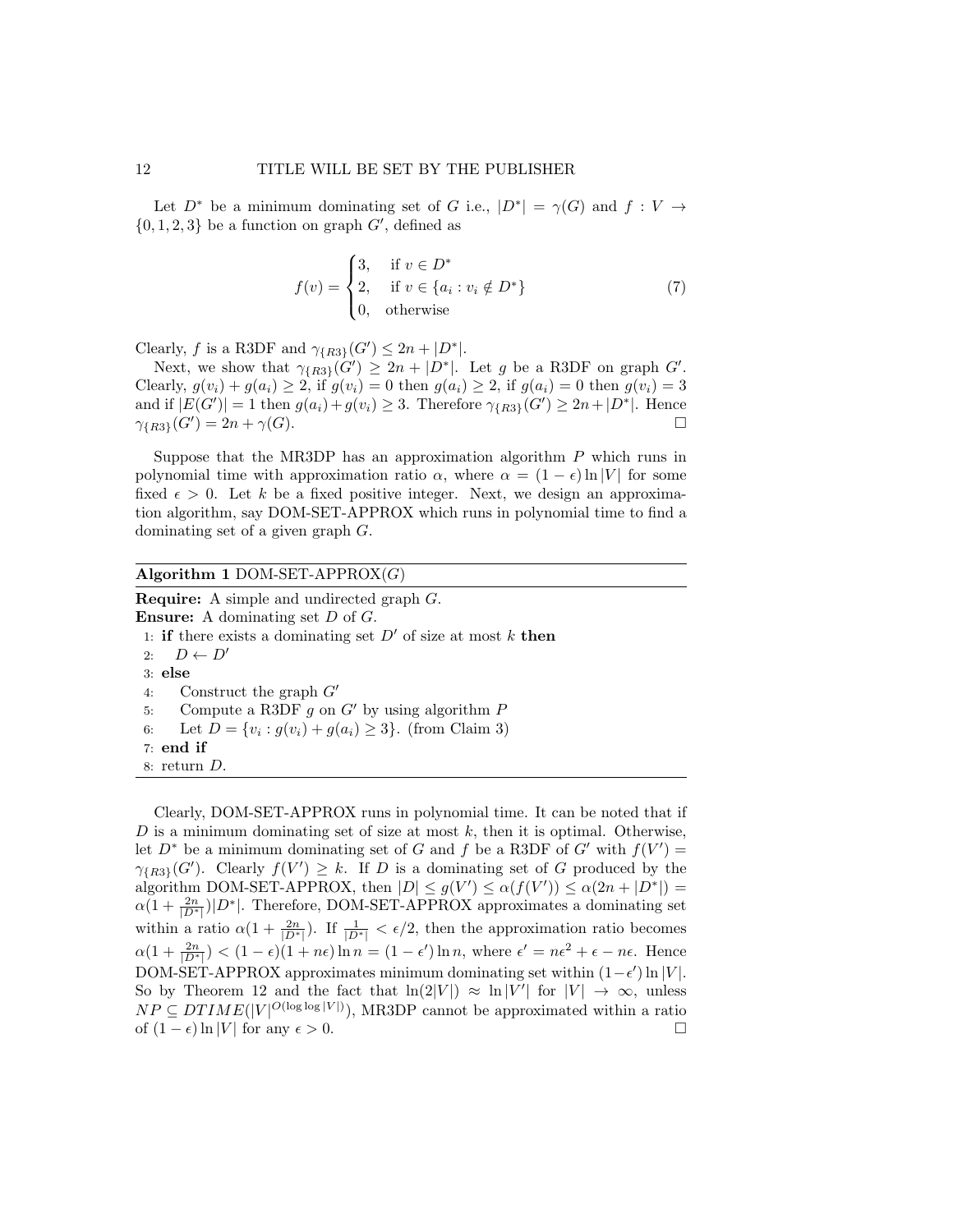#### 6.2. Approximation Algorithm

In this subsection, we design an approximation algorithm for optimization version of Roman {3}-domination problem based on the approximation result known for MINIMUM DOMINATION problem, which is given below.

#### MINIMUM DOMINATION

**Instance:** A simple, undirected graph  $G = (V, E)$ . Solution: Minimum cardinality dominating set D of G. Measure: Cardinality of D.

Now, we propose a  $3(1 + \ln(\Delta + 1))$ -approximation algorithm for MR3DP. The following approximation result has been obtained in [24] for MINIMUM DOM-INATION problem.

**Theorem 14** ( $[24]$ ). The MINIMUM DOMINATION problem in a graph with maximum degree  $\Delta$  can be approximated with an approximation ratio of  $1+\ln(\Delta+\frac{1}{\sqrt{2}})$ 1).

By Theorem 14, let APP-DOM-SET be an approximation algorithm that gives a dominating set D of a graph G such that  $|D| \leq (1 + \ln(\Delta + 1))\gamma(G)$ , where  $\Delta$  is the maximum degree of the graph G.

Next, we propose an algorithm APP-R3D to compute an approximate solution of MR3DP. In our algorithm, first we compute a dominating set  $D$  of the input graph G using the approximation algorithm APP-DOM-SET. Next, we construct a quadruple  $Q_r$  in which every vertex in D will be assigned with weight 3 and the remaining vertices will be assigned with weight 0.

Now, let  $Q_r = (D', \emptyset, \emptyset, D)$  be the quadruple obtained by using the APP-R3D algorithm. It can be easily seen that every vertex  $v \in V$  is assigned with weight either 0 or 3. Since D is a dominating set of G, every vertex  $v \in D'$  with weight 0 is adjacent to a vertex  $u \in D$  with weight 3. Thus,  $Q_r$  gives a R3DF of G.

| Algorithm 2 APP-R3D $(G)$ |  |  |  |  |
|---------------------------|--|--|--|--|
|---------------------------|--|--|--|--|

Input: A simple, undirected graph G. **Output:** A Roman  $\{3\}$ -dominating quadruple  $Q_r$  of G. 1:  $D \leftarrow$  APP-DOM-SET(*G*) 2:  $Q_r \leftarrow (V \setminus D, \emptyset, \emptyset, D)$ 3: return  $Q_r$ .

We note that the algorithm APP-R3D computes a Roman  $\{3\}$ -dominating quadruple  $Q_r$  of the given graph G in polynomial time. Hence, we have the following result.

Theorem 15. The MR3DP in a graph with maximum degree  $\Delta$  can be approximated with an approximation ratio of  $3(1 + \ln(\Delta + 1)).$ 

*Proof.* Let  $D$  be the dominating set produced by the algorithm APP-DOM-SET,  $Q_r$  be the Roman  $\{3\}$ -dominating quadruple produced by the algorithm APP-R3D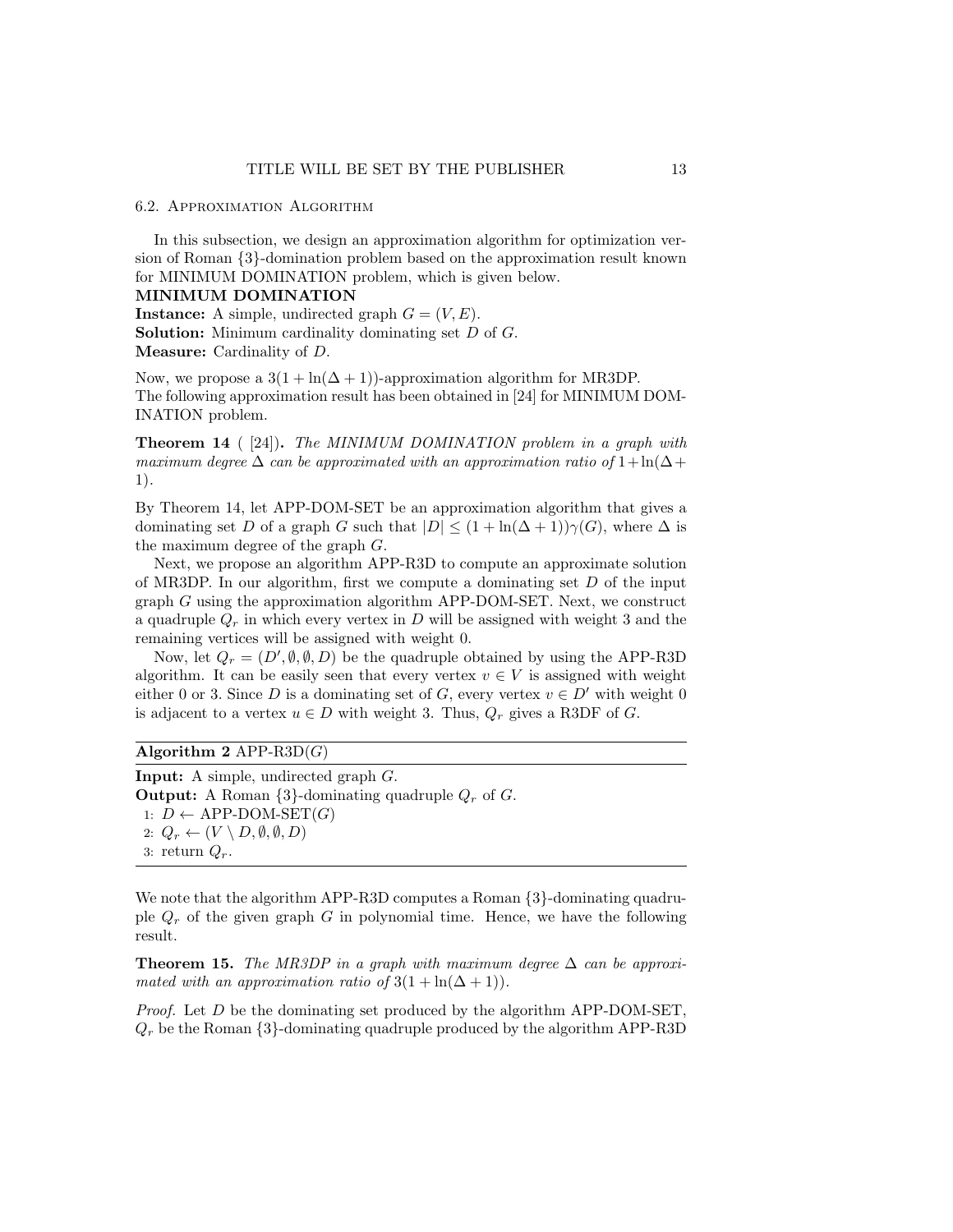and  $W_r$  be the weight of  $Q_r$ .

It can be observed that  $W_r = 3|D|$ . It is known that  $|D| \leq (1 + \ln(\Delta + 1))\gamma(G)$ . Therefore,  $W_r \leq 3(1+\ln(\Delta+1))\gamma(G)$ . Since  $\gamma(G) \leq \gamma_{R3}(G)$  [14], it follows that  $W_r \leq 3(1 + \ln(\Delta + 1))\gamma_{R3}(G).$ 

We have the following corollary of Theorem 15.

Corollary 2. MR3DP problem for bounded degree graphs is in APX.

### 6.3. APX-completeness

In this subsection, we prove that the MR3DP is APX-complete for graphs with maximum degree 4. This can be proved using the L-reduction, which is defined as follows.

**Definition 1.** (L-reduction) [23] Given two NP optimization problems  $F$  and G and a polynomial time transformation f from instances of F to instances of  $G$ , one can say that f is an L-reduction if there exists positive constants  $\alpha$  and  $\beta$  such that for every instance  $x$  of  $F$ 

1.  $opt_G(f(x)) \leq \alpha.get_F(x)$ .

2. For every feasible solution y of  $f(x)$  with objective value  $m_G(f(x), y) = c_2$  in polynomial time one can find a solution y' of x with  $m_F(x, y') = c_1$  such that  $|opt_F(x) - c_1| \leq \beta |opt_G(f(x)) - c_2|.$ 

Here,  $opt_F(x)$  represents the size of an optimal solution for an instance x of the NP optimization problem F.

An optimization problem  $\pi$  is APX-complete if:

1.  $\pi \in APX$ , and

2.  $\pi \in APX$ -hard, i.e., there exists an L-reduction from some known APXcomplete problem to  $\pi$ .

To show the APX-hardness of MR3DP, we give an L-reduction from MINIMUM DOMINATING SET problem in graphs with maximum degree 3 (DOM-3) which has been proved as APX-complete [16].

**Theorem 16.** The MR3DP is APX-complete for graphs with maximum degree  $\ddot{4}$ .

Proof. By using Corollary 2, we can say that MR3DP is in APX for graphs with maximum degree 4. Given an instance  $G = (V, E)$  of DOM-3, where  $V =$  $\{v_1, v_2, \ldots, v_n\}$ , we construct an instance  $G' = (V', E')$  of MR3DP same as in Section 6.1. Note that  $G'$  is a graph with maximum degree 4. We make use of the Claim 3 to complete the proof.

Let  $D^*$  be a minimum dominating set of G and  $f: V' \to \{0,1,2,3\}$  be a minimum R3DF of G'. It is known that for any graph  $G = (V, E)$  with maximum degree  $\Delta$ ,  $\gamma(G) \geq \frac{n}{\Delta+1}$ , where  $n = |V|$ . Thus,  $|D^*| \geq \frac{n}{4}$ . From Claim 3, it is evident that  $f(V') = 2n + |D^*| \leq 8|D^*| + |D^*| = 9|D^*|$ .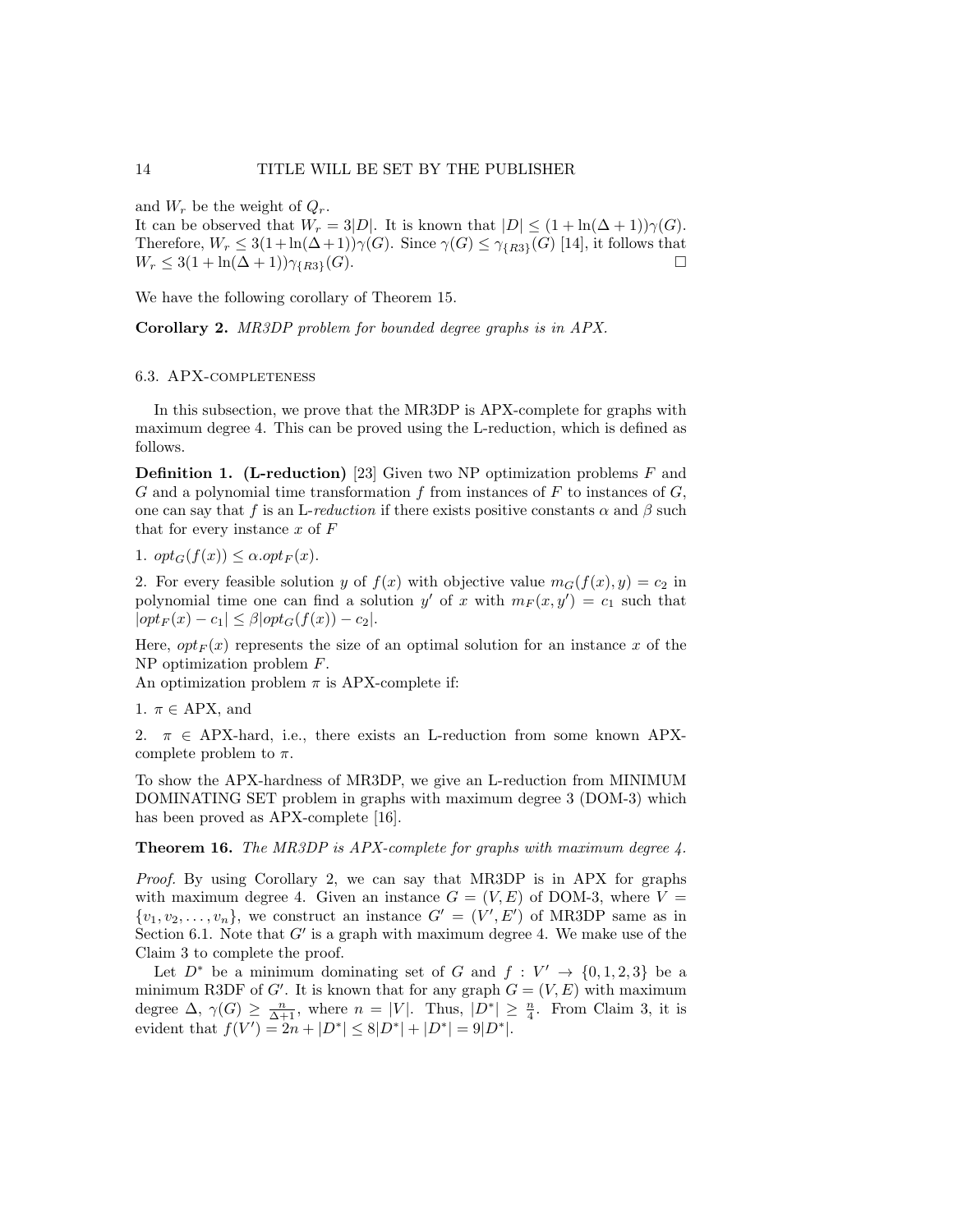

FIGURE 7. An illustration to the construction of  $GP$  graph from  $G$ 

Now consider a R3DF  $g: V' \to \{0, 1, 2, 3\}$  of G'. Clearly, the set  $D = \{v_i :$  $g(v_i) + g(a_i) \geq 3$  is a dominating set of G. Therefore,  $|D| \leq g(V') - 2n$ . Hence,  $|D| - |D^*| \leq g(V') - 2n - |D^*| \leq g(V') - f(V')$ . This implies that there exists an L-reduction with  $\alpha = 9$  and  $\beta = 1$ .

# 7. Complexity contrast between domination and Roman {3}-domination problems

Although Roman {3}-domination is one of the several variants of domination problem, these two differ in computational complexity. In particular, there exist graph classes for which the decision version of the first problem is polynomial-time solvable whereas the second problem is NP-complete and vice versa. Similar study has been made between domination and other domination parameters in [18–20]. We construct a new class of graphs in which the MR3DP can be solved trivially, whereas the decision version of the DOMINATION problem is NP-complete, which is defined as follows.

DOMINATION DECISION PROBLEM

**INSTANCE**: A simple, undirected graph  $G$  and a positive integer  $k$ .

**QUESTION** : Does there exist a dominating set of size at most  $k$  in  $G$ ?

Definition 3. (GP graph). A graph is GP graph if it can be constructed from a connected graph  $G = (V, E)$  where  $|V| = n$  and  $V = \{v_1, v_2, \ldots, v_n\}$ , in the following way :

- (1) Create six copies of  $P_2$  graphs such as  $b_i c_i$ ,  $d_i e_i$ ,  $f_i g_i$ ,  $i_i j_i$ ,  $k_i l_i$ and  $m_i - n_i$ , for each *i*.
- (2) Consider 2n additional vertices  $\{a_1, a_2, \ldots, a_n, h_1, h_2, \ldots, h_n\}.$
- (3) Add edges  $\{(v_i, a_i), (a_i, b_i), (a_i, d_i), (a_i, f_i), (v_i, h_i), (h_i, i_i), (h_i, k_i), (h_i, m_i)$ :  $1 \leq i \leq n$ .

General GP graph construction is shown in Figure 7.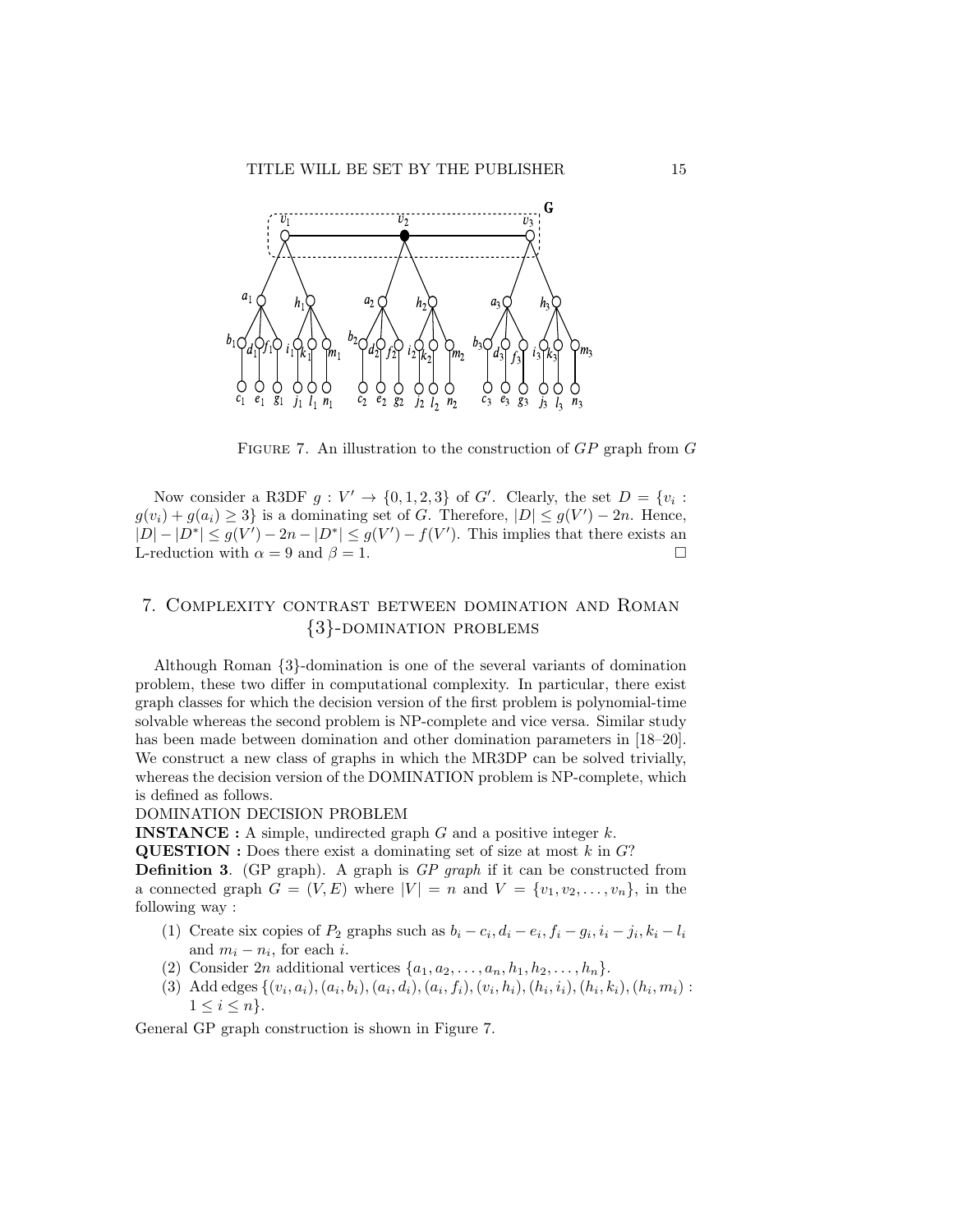**Theorem 17.** If G' is a GP graph obtained from a graph  $G = (V, E)$   $(|V| = n)$ , then  $\gamma_{\{R3\}}(G') = 16n$ .

*Proof.* Let  $G' = (V', E')$  is a GP graph constructed from G. Let  $f : V' \rightarrow$  $\{0, 1, 2, 3\}$  be a function on graph  $G'$ , which is defined as below

$$
f(v) = \begin{cases} 2, & \text{if } v \in \{a_i, h_i, c_i, e_i, g_i, j_i, l_i, n_i : 1 \le i \le n\} \\ 0, & \text{otherwise} \end{cases} \tag{8}
$$

Clearly, f is an R3DF and  $\gamma_{R3}(G') \leq 16n$ .

Next, we show that  $\gamma_{\{R3\}}(G') \geq 16n$ . Let g be a R3DF on graph G'. Then following claim holds.

Claim 4. If  $g(V) = 16n$  then for each  $v_i \in V$ ,  $g(v_i) = 0$ .

*Proof.* (Proof by contradiction) Assume  $g(V) = 16n$  and there exist  $m \geq 1$  v<sub>i</sub>'s such that  $g(v_i) \neq 0$ . Clearly, each  $\langle \{a_i, b_i, c_i, d_i, e_i, f_i, g_i, h_i, i_i, j_i, k_i, l_i, m_i, n_i \rangle \rangle$  $1 \leq i \leq n$ , requires a weight of at least 16. Hence  $g(V) \geq 16n + m > 16n$ , a contradiction. Therefore for each  $v_i \in V$ ,  $g(v_i) = 0$ .

Clearly,  $g(a_i)+g(b_i)+g(c_i)+g(d_i)+g(e_i)+g(f_i)+g(g_i) \geq 8$  and  $g(h_i)+g(i_i)+g(i_j)$  $g(j_i) + g(k_i) + g(l_i) + g(m_i) + g(n_i) \ge 8$ , where  $1 \le i \le n$ . Hence  $g(V) \ge 16n$ . Therefore  $g(V) = 16n$ .

**Lemma 1.** Let G' be a GP graph constructed from a graph  $G = (V, E)$ . Then G has a dominating set of size at most k if and only if G′ has a dominating set of size at most  $k + 6n$ .

*Proof.* Suppose  $D$  be dominating set of  $G$  of size at most  $k$ , then it is clear that  $D \cup \{b_i, d_i, f_i, i_i, k_i, m_i : 1 \leq i \leq n\}$  is a dominating set of G' of size at most  $k+6n$ .

Conversely, suppose  $D'$  is a dominating set of  $G'$  of size at most  $k + 6n$ . Then at least one vertex from each piar of the vertices  $\{b_i, c_i\}, \{d_i, e_i\}, \{f_i, g_i\}, \{i_i, j_i\},\$  $\{k_i, l_i\}, \{m_i, n_i\}$  must be included in D'. Let D'' be the set formed by replacing all  $a_i$ 's or  $h_i$ 's in  $D'$  by the corresponding  $v_i$ 's. Clearly,  $D''$  is a dominating set of G of size at most  $k$ . Hence the lemma.

The following result is well known for the DOMINATION DECISION problem.

Theorem 18. ( [28]) The DOMINATION DECISION problem is NP-complete for general graphs.

From Theorem 18 and Lemma 1, it follows that DOMINATION DECISION problem is NP-hard for GP graphs. Hence the following theorem.

Theorem 19. The DOMINATION DECISION problem is NP-complete for GP graphs.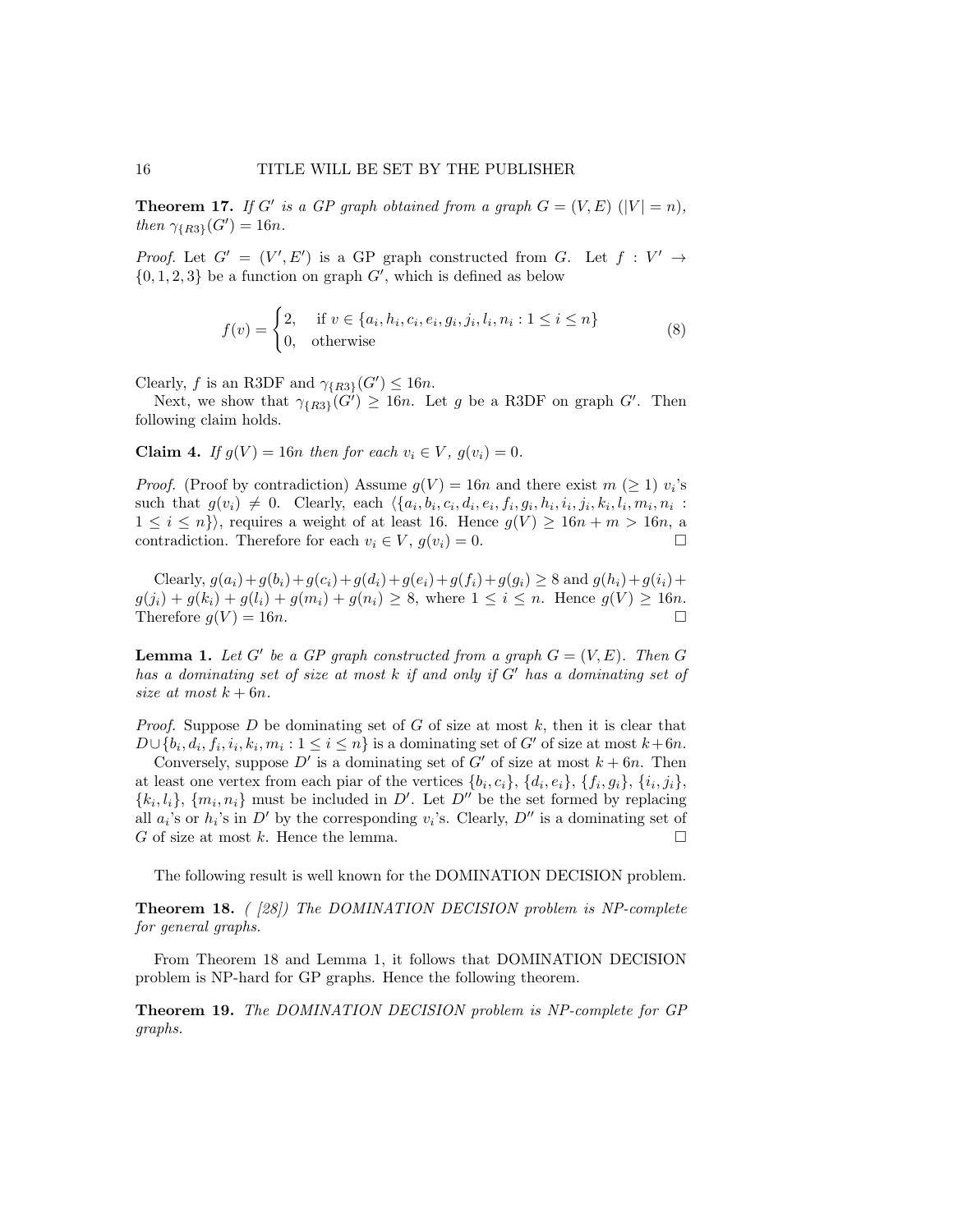# 8. Integer Linear Programming Formulation

Let G be a graph with  $V(G) = \{1, 2, ..., n\}$  and f be a R3DF on G. The MR3DP can now be modeled as an Integer Linear Program (ILP). The variables for this ILP are

$$
a_v = \begin{cases} 1, & \text{if } f(v) = 0 \\ 0, & otherwise \end{cases}
$$
  
\n
$$
b_v = \begin{cases} 1, & \text{if } f(v) = 1 \\ 0, & otherwise \end{cases}
$$
  
\n
$$
c_v = \begin{cases} 1, & \text{if } f(v) = 2 \\ 0, & otherwise \end{cases}
$$
  
\n
$$
d_v = \begin{cases} 1, & \text{if } f(v) = 3 \\ 0, & otherwise \end{cases}
$$

The only constant in the ILP is  $n$ .

The ILP model of the MR3DP can now be formulated as Determine :  $min(\sum_{v \in V} b_v + 2 \sum_{v \in V} c_v + 3 \sum_{v \in V} d_v)$  (9) subject to  $b_u + 2c_u + 3d_u \geq 3, \forall v \in V$ 

$$
1 - (a_v + b_v) + \sum_{u \in N_G[v]} b_u + 2c_u + 3d_u \ge 3, \forall v \in V
$$
\n
$$
a + b + c + d = 1 \forall v \in V
$$
\n
$$
(11)
$$

$$
a_v + b_v + c_v + d_v = 1, \forall v \in V
$$
\n<sup>(11)</sup>

$$
a_v, b_v, c_v, d_v \in \{0, 1\}, \forall v \in V
$$
\n<sup>(12)</sup>

In the above ILP formulation, the objective function (9) minimizes the weight of a R3DF. The constraint in (10), guarantees that the sum of labels of vertices in the closed neighborood of a vertex with label zero or one is at least three. The condition in (11), guarantees that exactly one label is assigned to a vertex. The condition in (12) ensures that the decision variables are binary in nature. The number of variables in the ILP formulated for a graph with  $n$  vertices are  $4n$  and and the number of constraints are 2n.

### 9. CONCLUSION

In this paper, we have shown that the R3DP is NP-complete for star convex bipartite graphs, comb convex bipartite graphs, chordal graphs and planar graphs. Investigating the algorithmic complexity of these problems for other subclasses of bipartite and chordal graphs remains open. Next, it is also shown that MR3DP is solvable in linear time for threshold graphs, chain graphs and graphs with bounded tree-width. From the approximation point of view, it has been shown that MR3DP for graphs with maximum degree 4 is APX-complete. The complexity status of these problems are still open for graphs with maximum degree other than 4. We have shown that the domination and Roman {3}-domination problems are not equivalent in computational complexity aspects by constructing a new class of graphs called GP graphs. Thus, there is a scope to study each of these problems on its own for particular graph classes. Finally, we have proposed an ILP formulation for the MR3DP. Designing better ILP formulation methods for the MR3DP is an interesting direction for future work.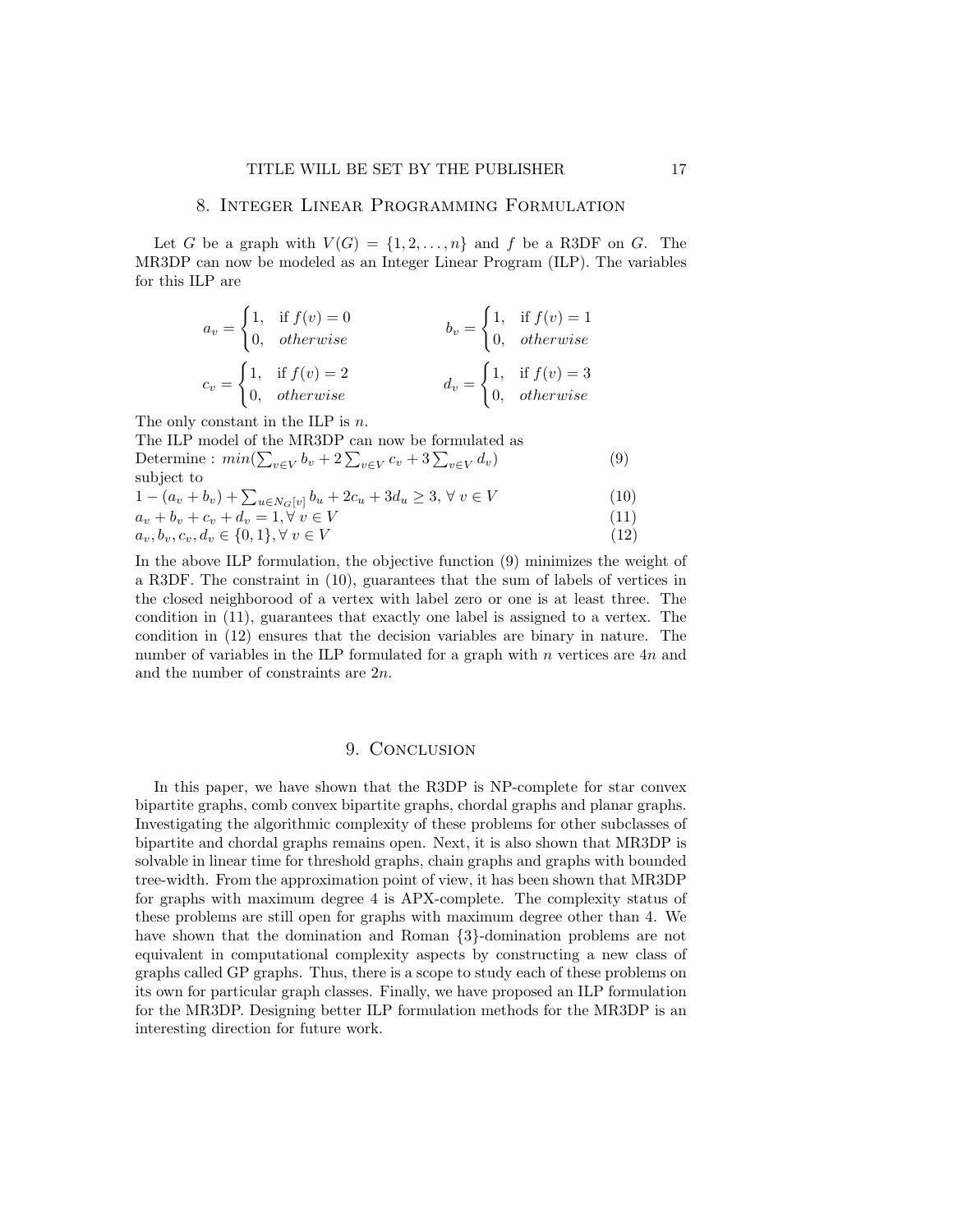# **REFERENCES**

- [1] E.J. Cockayne, P.A. Dreyer, S.M. Hedetniemi and S.T. Hedetniemi, Roman domination in graphs. Discrete Math. 278 (2004) 11-22.
- [2] A. Robert, T.W. Haynes and S.T. Hedetniemi, Double Roman domination. Discrete Appl. Math. 211 (2016) 23-29.
- [3] B. Courcelle, The monadic second-order logic of graphs. I. Recognizable sets of finite graphs. Inf. Comput. 85 (1990) 12–75.
- [4] H.A. Ahangar, M. Chellali and S.M. Sheikholeslami, On the double Roman domination in graphs. Discrete Appl. Math. 232 (2017) 1-7.
- [5] M.Chellali, T.W.Haynes, S.T. Hedetniemi and A.A.McRae, Roman {2}-domination. Discrete Appl. Math. 204 (2016) 22-28.
- [6] M. Yannakakis, Node-and edge-deletion NP-complete problems. In Proceedings of the Tenth Annual ACM Symposium on Theory of Computing. STOC. New York. USA. (1978) 253–264.
- [7] N.J. Rad and L. Volkmann, Roman domination perfect graphs. An. Stiint. Univ. Ovidius Constanta Ser. Mat. 19 (2019) 167-174.
- [8] M. Lin and C. Chen, Counting independent sets in tree convex bipartite graphs. Discrete Appl. Math. 218 (2017) 113-122.
- [9] O. Favaron, H. Karami, R. Khoeilar and S.M. Sheikholeslami, On the Roman domination number of a graph. Discrete Math. 309 (2009) 3447-3451.
- [10] F. Alizade, H.R. Maimani, L.P. Majd and M.R. Parsa, Roman {2}-domination in graphs and graph products. arXiv preprint arXiv:1701.01416. (2017).
- [11] P. Wu, Z. Li, Z. Shao and S.M. Sheikholeslami, Trees with equal Roman {2}-domination number and independent Roman {2}-domination number. RAIRO-Oper. Res. 53 (2019) 389–400.
- [12] R. Uehara and Y. Uno, Efficient algorithms for the longest path problem. International Symposium on Algorithms and Computation. (2004) 871-883.
- [13] V. Anu and S. Aparna Lakshmanan, Double Roman domination number. Discrete Appl. Math. 244 (2018) 198-204.
- [14] D.A. Mojdeh and L. Volkmann, Roman {3}-domination (double Italian domination). Discrete Appl. Math. 283 (2020) 555-564.
- [15] A. Oganian and D. Josep, On the complexity of optimal microaggregation for statistical disclosure control. Statistical Journal of the United Nations Economic Commission for Europe. 18 (2001) 345–353.
- [16] P. Alimonti and V. Kann, Some APX-completeness results for cubic graphs. Theor. Comput. Sci. 237 (2000) 123–134.
- [17] M. Chlebík and J. Chlebíková, Approximation hardness of dominating set problems in bounded degree graphs. Inf. Comput. 206 (2008) 1264–1275.
- [18] M.A. Henning and A. Pandey, Algorithmic aspects of semitotal domination in graphs. Theor. Comput. Sci. 766 (2019) 46–57.
- [19] B.S. Panda, A. Pandey and S. Paul, Algorithmic aspects of b-disjunctive domination in graphs. J. comb. optim. 36 (2018) 572–590.
- [20] B.S. Panda and A. Pandey, Algorithm and hardness results for outer-connected dominating set in graphs. J. Graph Algorithms Appl. 18 (2014) 493-513.
- [21] M. Ivanović, Improved mixed integer linear programing formulations for Roman domination problem. Publications de l'Institut Mathematique 99 (2016) 51–58.
- [22] C.S. ReVelle and K.E. Rosing, Defendens imperium romanum: a classical problem in military strategy. Am. Math. Mon. 107 (2000) 585–594.
- [23] C.H. Papadimitriou and M. Yannakakis, Optimization, approximation, and complexity classes. J. Comput. Syst. Sci. 43 (1991) 425–440.
- [24] C. E. Leiserson, R. L. Rivest, T. H. Cormen and C. Stein, Introduction to Algorithms, MIT press Cambridge, MA, 2001.